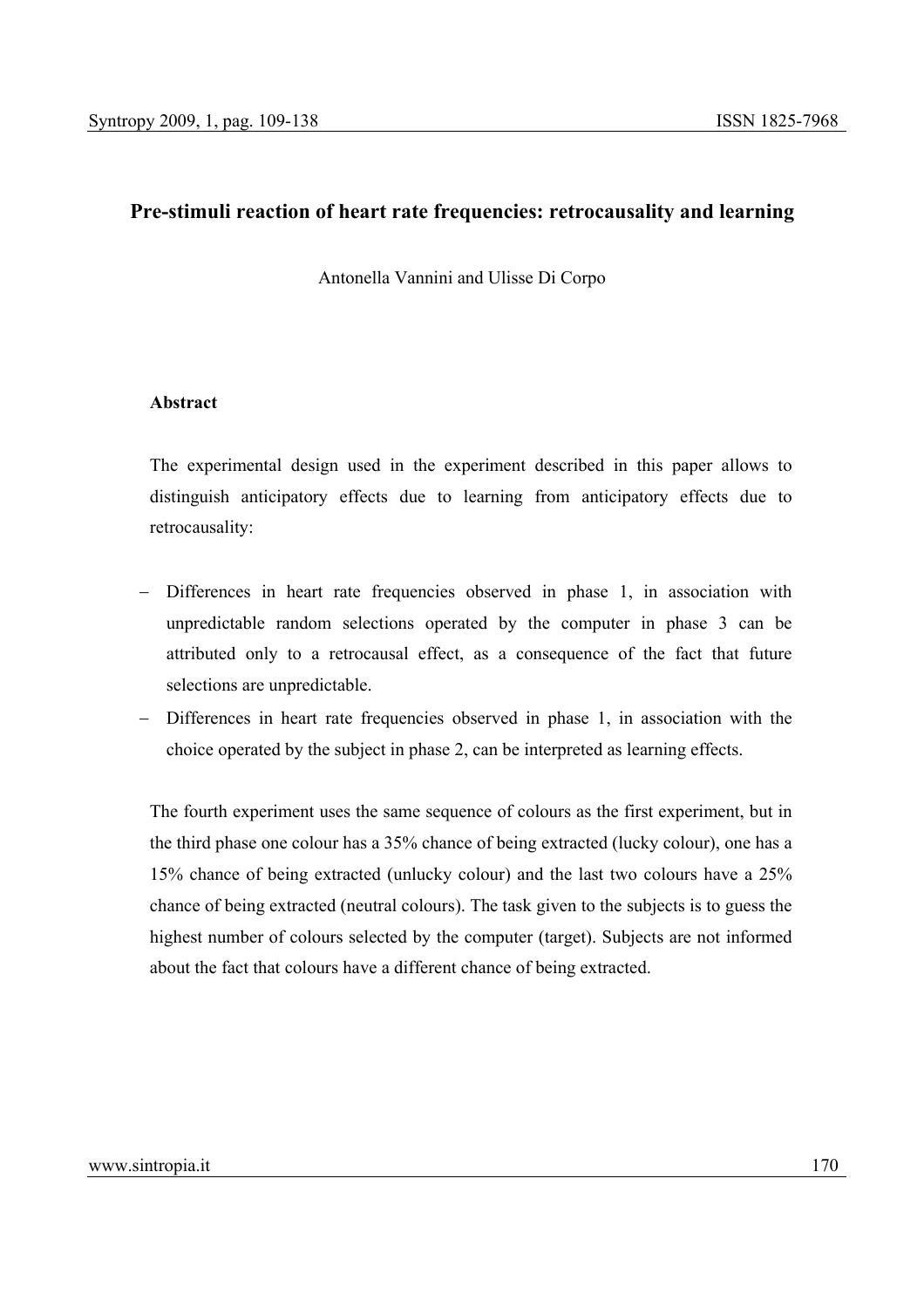## *Experimental hypotheses*

Hypotheses of this experiment are the following:

- 1. *Retrocausal hypothesis:* statistical significant differences in heart rate measured in phase 1 are expected in association with targets (colours extracted by the computer, according to a random procedure, in phase 3) and non targets (colours not extracted by the computer in phase 3). These differences will be interpreted as retrocausal effects, considering the fact that the information associated with the colours (target or non target) is totally unpredictable during the measurement of heart rates in phase 1.
- 2. *Learning hypothesis:* according to the works of Damasio and Bechara (1994) a learning effect is expected in the form of heart rate differences measured in phase 1 in association with the choice (lucky and unlucky) operated by the subject in phase 2; these differences should increase during the conduct of the experiment.
- 3. *Interaction between retrocausal and learning effect:* the retrocausal effect and the learning effect are both assessed through heart rates; the first tests operated during the development of the software used for this experiment showed that the two effects interacted in the form of an inhibition of the retrocausal effect by the learning effect.

The hypothesis of a possible interaction emerged during the development of the software developed for the conduct of the experiment. Subjects who were involved in previous experiments described (spontaneously) a "butterfly" feeling in the stomach in association with stimuli in phase 1 which would be selected by the computer in phase 3, similar to what Damasio described as a somatic marker; in the tests carried out before starting this new experimental design this feeling, this somatic marker, was not reported and the retrocausal effect showed with less strength. This new element suggested the possibility of an interaction between the retrocausal and learning effect.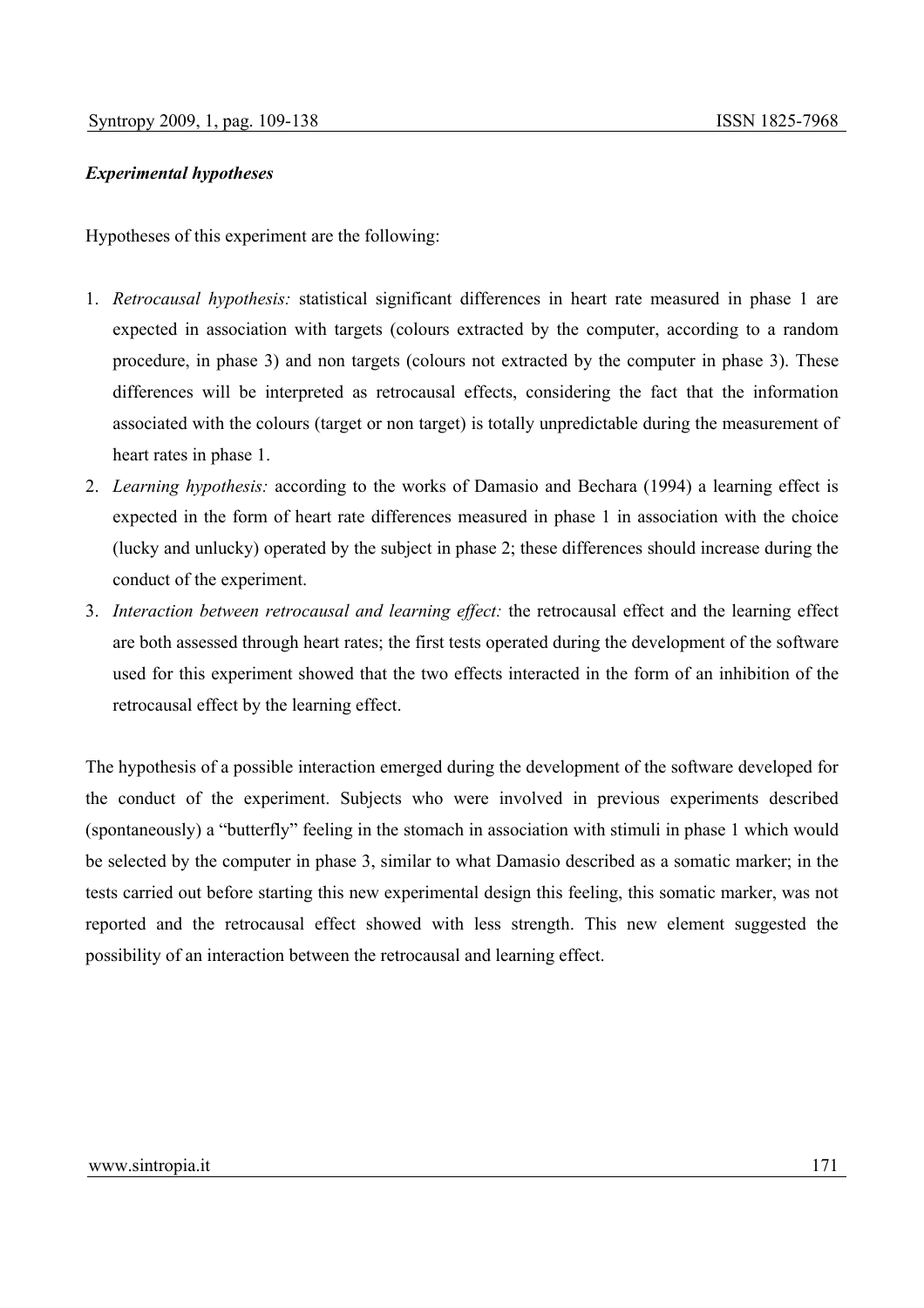## *The experimental design*

The same design of the first experiment has been used. The only change is the different extraction probability for each colour in phase 3: one colour has a 35% chance to be extracted and is therefore the lucky colour, another colour has a 15% chance to be extracted and it is therefore the unlucky colour, the last two colours have a 25% chance to be extracted and are therefore neutral colours.



*Tab. 1 – Phases of an experimental trial:* 

*1. colours are presented on full screen for exactly 4 seconds and the heart rate is measured each second;* 

*2. the experimental subject chooses one of the colours trying to guess the colour which will be chosen by the computer;* 

From a software perspective the different chance of extraction was obtained extracting a number from 1 to 100. When the number was:

- between 1 and 35 the lucky colour was selected:
- between 36 and 50 the unlucky colour was selected;
- between 51 and 75 the first neutral colour was selected:
- between 76 and 100 the last neutral colour was selected.

The same number can be extracted again, making each extraction totally independent from the preceding one. This algorithm leads to the extraction of lucky, unlucky and neutral colours in a proportion which does not coincide exactly with their probability of extraction. For example in the

*<sup>3.</sup> the computer selects, using a random algorithm, one of the 4 colours (target) and shows it in full screen (feedback).*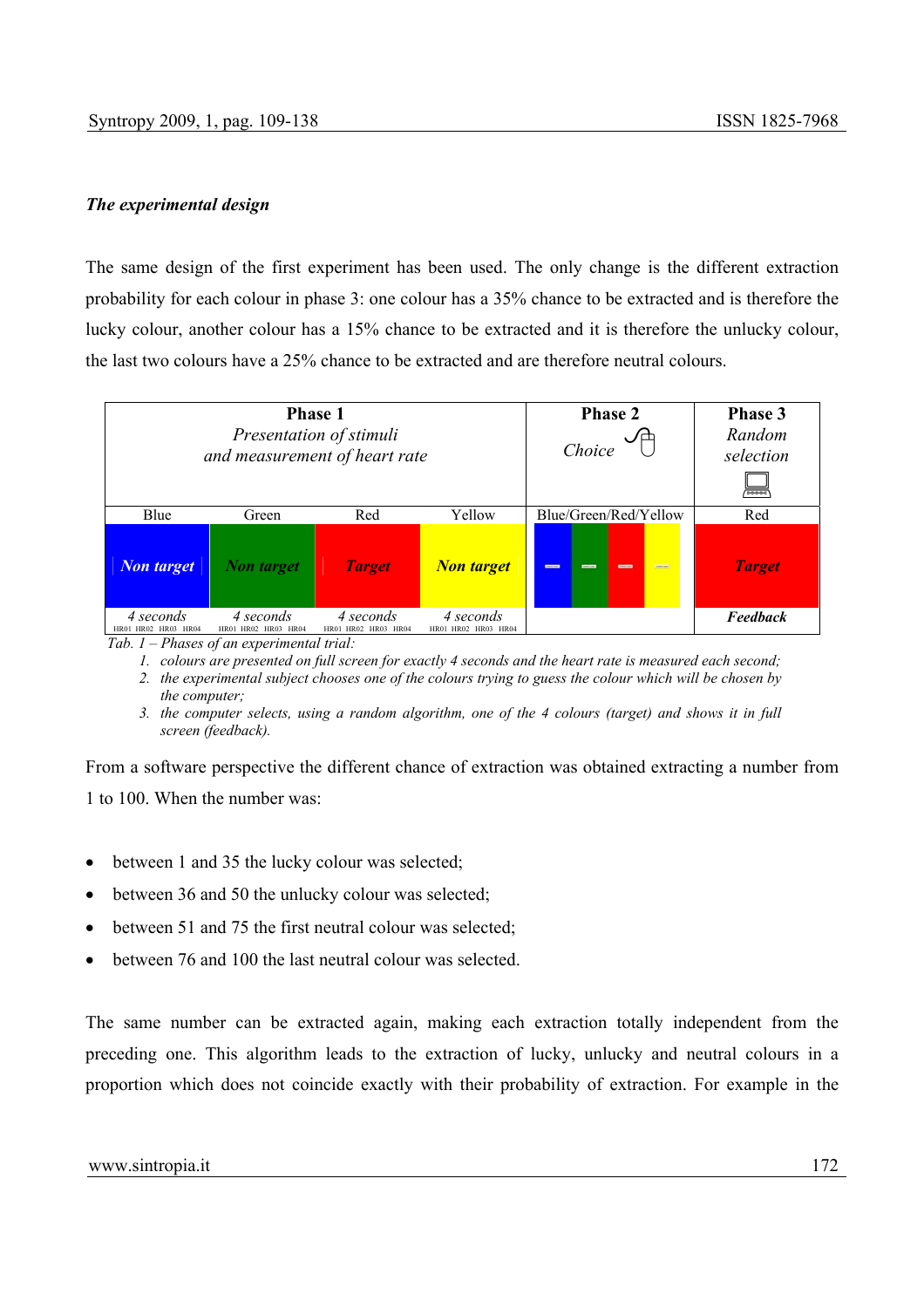3,000 trials of this experiment (30 subjects, 100 trials per subject) the lucky colour was selected 36.15% times, the unlucky colour 14.13% and the neutral colours 24.86%.

## *Carrying out of the experiment*

The experiment was conducted in the period March/April 2009 by a student of Professor Enrico Di Pace. The sample was of 30 subjects. The instructions given to the student of Professor Di Pace were the following:

- 1. inform the subject about the total duration of the experiment (around 40 minutes);
- 2. choose a quite room, where the subject could be left alone for all the length of the experiment;
- 3. start the recording of the heart rate frequency only after it has stabilized. Initially, heart rate frequency is altered because of the movements that the subject made in order to apply the heart rate measuring device. Generally speaking the stabilization of the heart rate parameter requires less than a minute from when the subject sits in front of the computer for the duration of the experiment;
- 4. inform the subject about the task: try to guess the highest number of colours selected by the computer;
- 5. begin the experiment only after starting to record the heart rate frequency;
- 6. follow the subject for the first trial, in order to check that he has understood the task;
- 7. leave the subject alone in the room where the experiment is carried out.

At the end of each experiment the student forwarded the following 2 files, by e-mail, to the experimenter:

- 1. the file with heart rate frequencies, produced by the software Training Monitor 2.2.0 of SUUNTO. In this file heart rate measurements are associated with the time of the measurement;
- 2. the file produced by the software developed in Delphi Pascal for the execution of the experiment. This file contains the exact time of presentation of stimuli (in milliseconds), exactly synchronized with the beginning of the second, the choice operated by the subject and the selection operated by the computer, associated with the characteristics of the stimuli.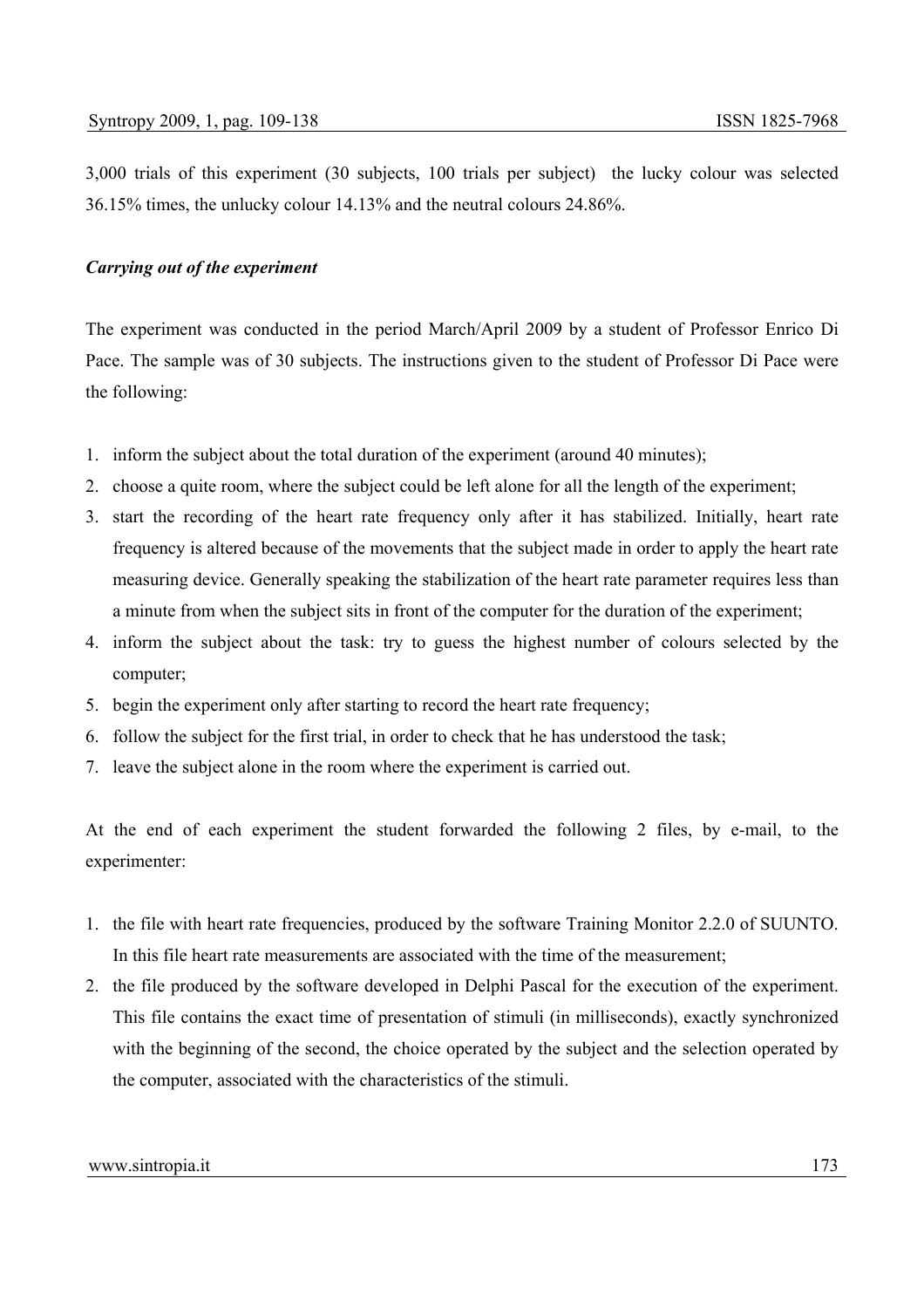As soon as the files were received, a control data analysis was performed, in order to give a feedback to the student carrying out the experiment and in order to assess if the retrocausal effect was visible (table 2).

| <b>Example of feed-back table</b> |          |               |          |          |                |          |              |       |        |
|-----------------------------------|----------|---------------|----------|----------|----------------|----------|--------------|-------|--------|
|                                   |          | Subject n. 21 |          |          |                |          | Subject n. 7 |       |        |
|                                   | Blue     | Green         | Red      | Yellow   |                | Blue     | Green        | Red   | Yellow |
| HR 1:                             | $-0.671$ | 2.200         | $-0.840$ | $-1.103$ | HR 1:          | 0.276    | $-0.775$     | 0.040 | 0.378  |
| HR 2:                             | $-0.772$ | 2.399         | $-0.556$ | $-1.471$ | HR 2:          | 0.231    | $-0.750$     | 0.133 | 0.298  |
| HR 3:                             | $-0.950$ | 2.467         | $-0.056$ | $-1.766$ | HR 3:          | 0.210    | $-0.862$     | 0.173 | 0.414  |
| HR 4:                             | $-1.353$ | 2.310         | 1.080    | $-2.054$ | HR 4:          | 0.150    | $-0.913$     | 0.187 | 0.560  |
| HR 5:                             | $-1.928$ | 2.204         | 1.894    | $-1.892$ | HR 5:          | 0.117    | $-0.850$     | 0.187 | 0.545  |
| HR 6:                             | $-1.954$ | 1.897         | 2.474    | $-1.993$ | HR 6:          | 0.048    | $-0.875$     | 0.227 | 0.640  |
| HR 7:                             | $-1.982$ | 1.535         | 2.752    | $-1.755$ | HR 7:          | $-0.067$ | $-0.688$     | 0.320 | 0.491  |
| HR 8:                             | $-2.015$ | 1.543         | 2.733    | $-1.704$ | HR 8:          | $-0.077$ | $-0.763$     | 0.373 | 0.524  |
| HR 9:                             | $-1.831$ | 1.397         | 2.665    | $-1.704$ | HR 9:          | $-0.129$ | $-0.712$     | 0.427 | 0.482  |
| HR 10:                            | $-1.770$ | 1.508         | 2.407    | $-1.691$ | HR 10:         | $-0.109$ | $-0.700$     | 0.467 | 0.375  |
| HR 11:                            | $-1.482$ | 1.468         | 1.981    | $-1.641$ | HR 11:         | $-0.174$ | $-0.625$     | 0.467 | 0.402  |
| HR 12:                            | $-1.458$ | 1.853         | 1.404    | $-1.637$ | HR 12:         | $-0.249$ | $-0.650$     | 0.600 | 0.378  |
| HR 13:                            | $-1.572$ | 2.154         | 1.199    | $-1.679$ | HR 13:         | $-0.259$ | $-0.625$     | 0.573 | 0.402  |
| HR 14:                            | $-1.544$ | 2.079         | 1.260    | $-1.676$ | HR 14:         | $-0.296$ | $-0.525$     | 0.573 | 0.348  |
| HR 15:                            | $-1.452$ | 1.994         | 1.226    | $-1.661$ | HR 15:         | $-0.283$ | $-0.513$     | 0.507 | 0.405  |
| HR 16:                            | $-1.311$ | 1.727         | 1.255    | $-1.541$ | HR 16:         | $-0.220$ | $-0.525$     | 0.413 | 0.438  |
| General total:                    | 83.764   |               |          |          | General total: | 0.000    |              |       |        |

*Tab. 2 – Table of heart rate mean values differences in phase 1 according to the choice operated by the computer in phase 3. Each line, indicated with HR (Heart Rate), corresponds to one of the 16 heart rate frequencies measured in phase 1, each experiment is formed by 100 trials and for each subject 100 measurements are therefore available for HR 1, HR 2, and so on. It is therefore possible to calculate the mean value when the blue, green, red and yellow colours are target and non target, for each HR. Low values in the difference between these mean values indicate the absence of the retrocausal effect, while high values indicate the presence of the retrocausal effect. In these two examples high values are observed for subject 21 and low values are observed for subject 7. As a cut off point the value of 1.5 was chosen, which according to random distributions should be observed in less than 1% of the differences.* 

The feedback was given in the form of a table which briefly showed which were the effects observed for each subject. In table 2 an example is shown for subject n. 21 and subject n. 7. These feedback tables consist of 16 lines, one for each of the 16 heart rate frequencies measured in phase 1 of the experiment. Phase 1 is repeated 100 times. It is therefore possible to calculate 16 mean values for each colour when it is target and for each colour when it is non target. The differences in these mean value provide a feedback telling if the retrocausal effect was visible and how strong it was. In the feedback table only the values of the differences between mean values when the colour is target and when the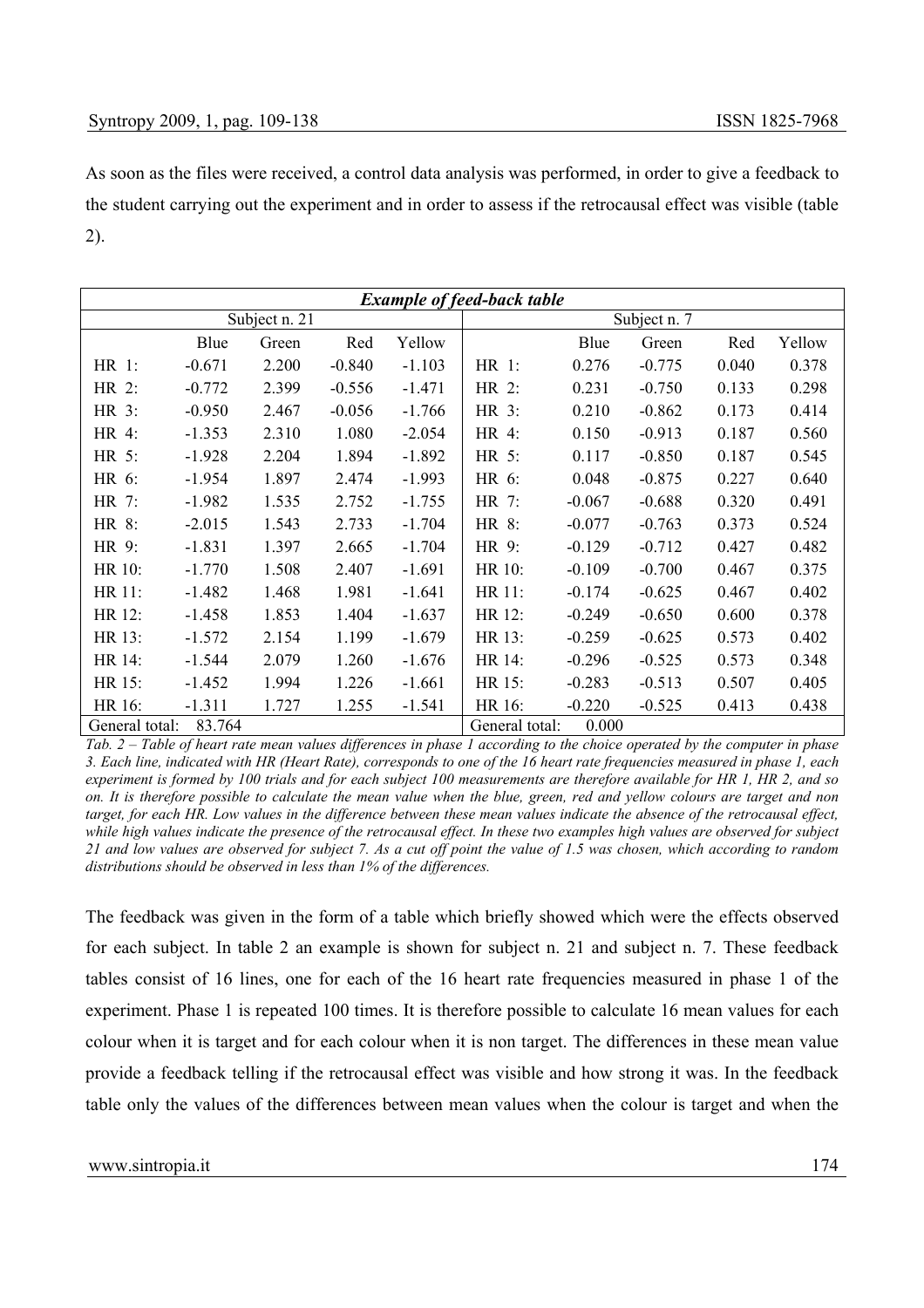colour is non target are shown. For example, for subject n. 21, in the first line (HR 1), it is possible to read that the mean value of the heart rate frequencies in phase 1, when the target is blue (when the computer selects the blue colour in phase 3) compared to when the blue is not a target is lower by 0,671 heart beats. The second line is relative to the second heart rate frequency measured during phase 1 and its value for the blue colour, when target, is -0,772 heart beats per minute

The retrocausal effect is observed as differences between the mean values of heart rate frequencies measured in phase 1 in association with the colour selected by the computer in phase 3. In table 2 only values over 1.5 are considered, since these values usually are reached with probabilities inferior to 0.01  $(p<0.01)$ . The greater the difference between mean values (both positive and negative), the greater is the retrocausal effect. At the bottom of the table is a total value of difference, calculated considering the absolute values (without negative signs) above the value 1.5. In this way, causal fluctuation of data are removed from the general total. Table 2 shows a general total of 83,764, for subject n. 21 and a general total equal to zero for subject n. 7.

The feedback table was sent to the student conducting the experiments in order to control situations which could reduce the retrocausal effect. In the first 7 subjects the effect was practically null: 4 subjects showed a general total equal to zero and 4 inferior to 15. The experiment was being conducted on an old laptop computer with a low brightness of the display. This problem had been noted and discussed at the beginning of the experiment and, because of the lack of effect in the first 7 subjects, it was decided to change computer with a new laptop with brighter colours. Once this change was made, a sudden increase in the values of the effect in the feedback tables was observed. On a total of 23 subjects, who conducted the experiment using the new computer, 16 showed general values of the effect over 15, 3 lower than 15 and 5 equal to zero. The number of subjects who did not show an effect changed from 57% with the old computer to 21% with the new computer.

In the last block of 23 subjects, analyzing the conditions associated with the 5 subjects who scored a general total equal to zero, low attention and noises seemed to have reduced the retrocausal effect.

The importance of a luminous display, of bright and brilliant colours and the absence of situations which could reduce the level of attention of the subject are conclusions which have been achieved in a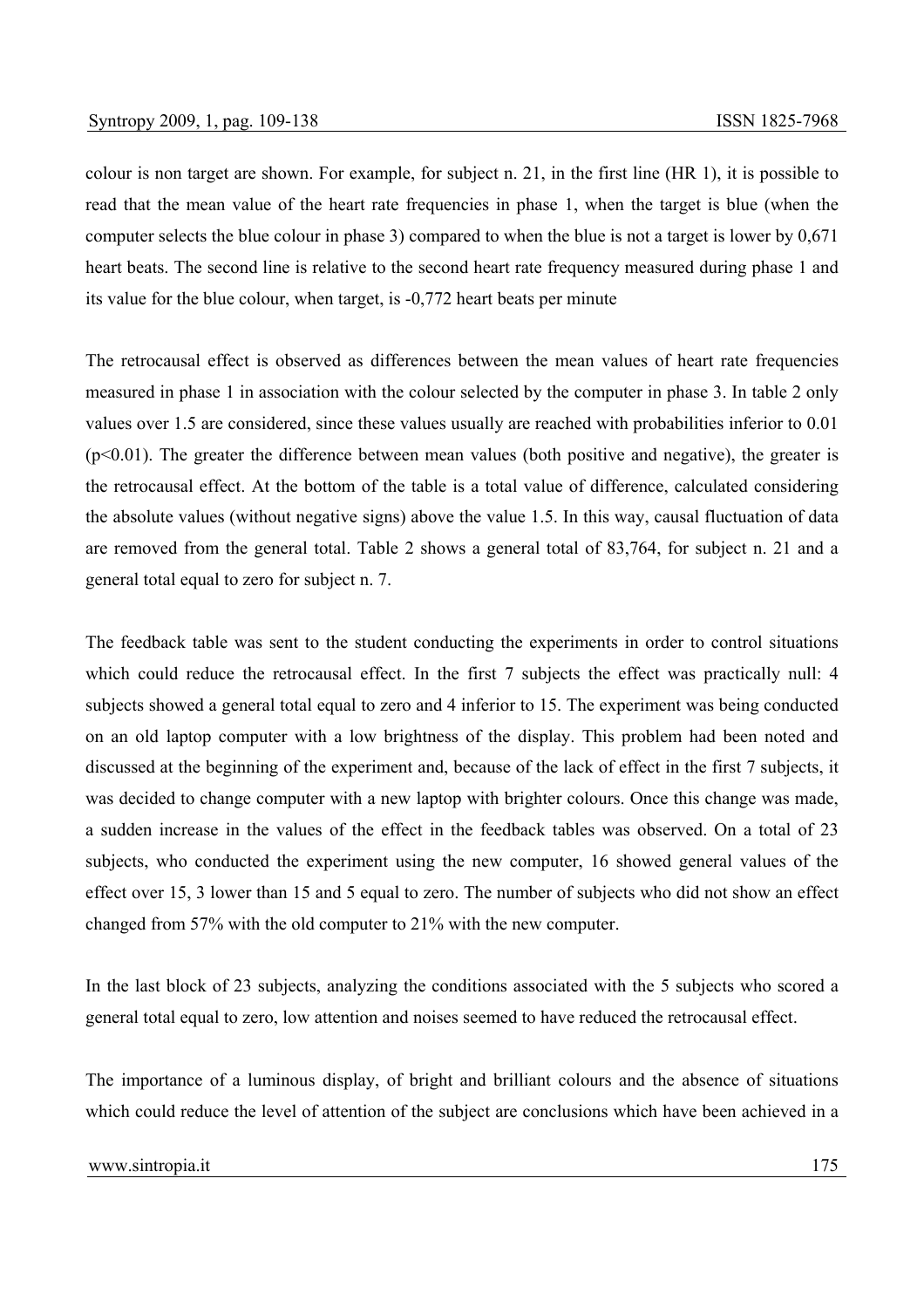non systematic way, just for the purpose of optimizing the results of the experiment. These observations could constitute the basis for future experiments aimed at specifying in a more precise form the conditions which need to be satisfied in order to observe the retrocausal effect.

### *Effect: direction and addition*

When the general total of table 2 is calculated, adding the real values (with the sign) and not the absolute value (without the sign), the total tends to zero. A similar situation was observed in the first experiment: when the comparison between target and non target is performed. Considering all the heart rate frequencies, no significant differences are observed, whereas when the comparison is performed within each colour differences become strong and statistically significant. It was also noted, that subjects show strong and statistically significant effects, but in opposite directions. In the sample of the first experiment the group in which heart rate frequencies increase when the blue colour is target was predominant. In this fourth experiment the group in which heart rate frequencies decrease is predominant.

The fact that the direction of the effects can be opposite and that when added together effects of single subjects subtract from effects observed in other subjects, leads to the impossibility of using correctly any statistical technique which adds effects together. Techniques such as t of Student and ANOVA are therefore not suitable for an analysis of this kind of data.

In neuropsychology and cognitive psychology effects are not additive, since they are not directional. In the experiments discussed in this work the direction of the effect is considered to depend on individual factors, for example subjects can react differently to colours according to the emotions which they associate with each colour. Non directional effects cannot be added, and as a consequence it is not legitimate to use parametric techniques. The problem can be summarized saying that when addition or subtraction are used effects need to be directional. In order to analyze correctly the data produced by these experiments it becomes therefore necessary to use techniques which do not require addition and subtraction of data. Techniques of this type are all those which are based on the production of frequency distributions. For this reason, in this last experiment, data analysis will be carried out using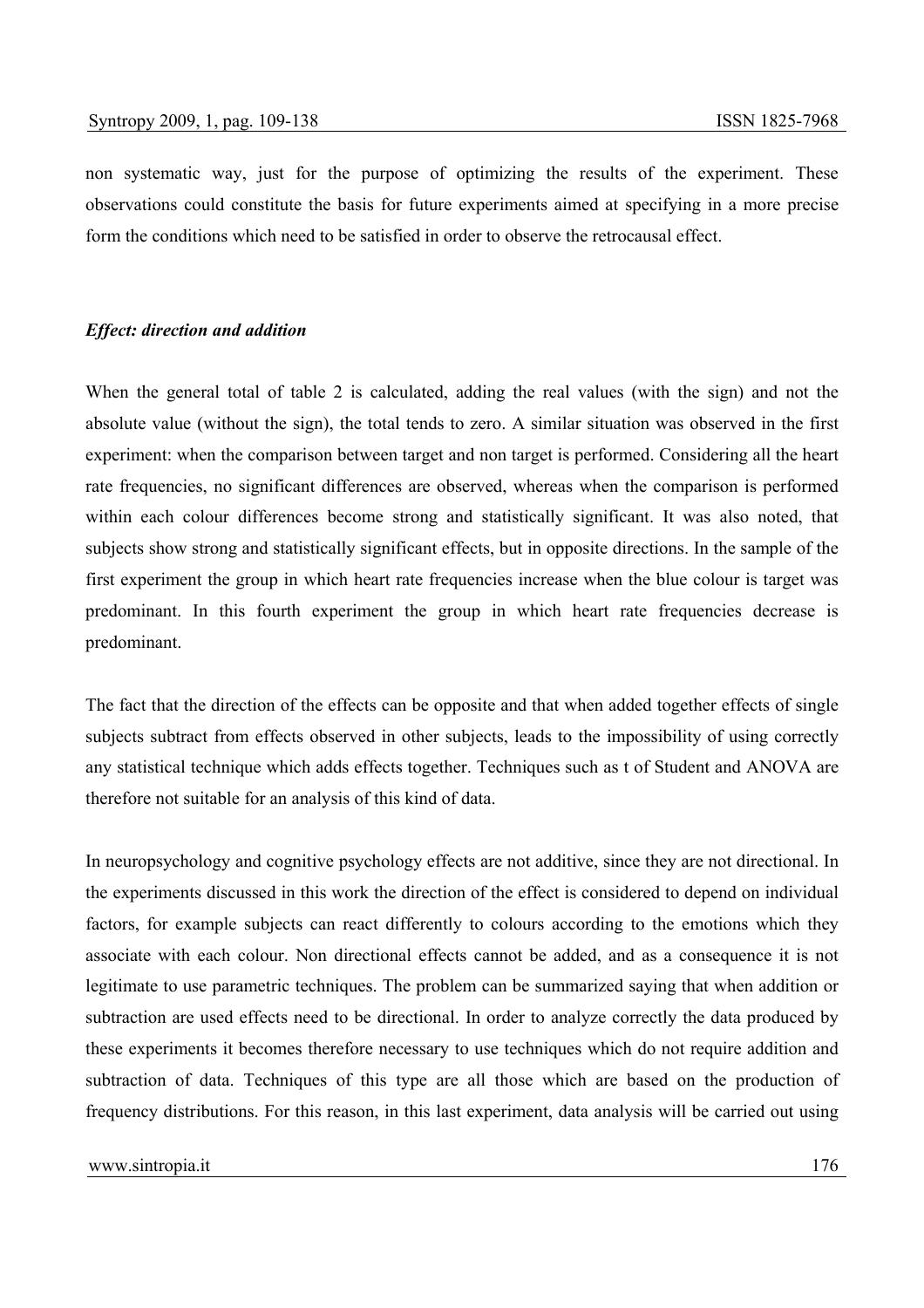non parametric statistical techniques, based on the analysis of frequency distributions. Statistical significance will be calculated using the Chi Square  $(\chi^2)$  and exact test of Fisher.

When the effect is not directional, the use of ANOVA and t of Students lead to Type II errors in which the hypothesis  $H_1$  is refused when it is true. Extreme values in the data set can also lead to Type I errors: accepting  $H_1$  when the hypothesis is not true. Data analysis performed using frequency distributions (Chi Square) reduces this risk, as a consequence of the fact that all the values in the classes have the same weight, a fact which prevents extreme values from producing accidental statistical significances. The use of Chi Square reduces in this way the risk of Type I and II errors and, because it is a non parametric technique, it does not require difficult conditions such as homoscedasticity, Gaussian distribution of data and population, quantitative data and additive effects.

#### *Data set*

In order to study the retrocausal effect, statistical data analyses have been carried out on feedback tables of which an example is in table 2. Feedback tables have been calculated for each subject. Each value of a feedback table is associated with a colour, a position of the HR in the trial, the number of the subject and the group of the trial. Trials were divided into 3 groups: the first 33 trials (starting from the second trial) the central 33 trials and the last 33 trials<sup>1</sup>.

In order to study the learning effect, the analyses have been conducted studying how the differences of the mean values of the heart rates are distributed in association with the choice operated by the subject (in phase 2). It was decided to name these tables "choice tables". Choice tables were calculated for each subject, for each group of trial (first 33 trials, central 33 trials and last 33 trials) and are relative to each of the 16 HR measured in phase 1. The difference of the mean HR values is calculated in association with the choice (lucky, unlucky and neutral) operated by the subject in phase 2.

In table 3 it is possible to see an example of a "choice table". This example is relative to subject n. 20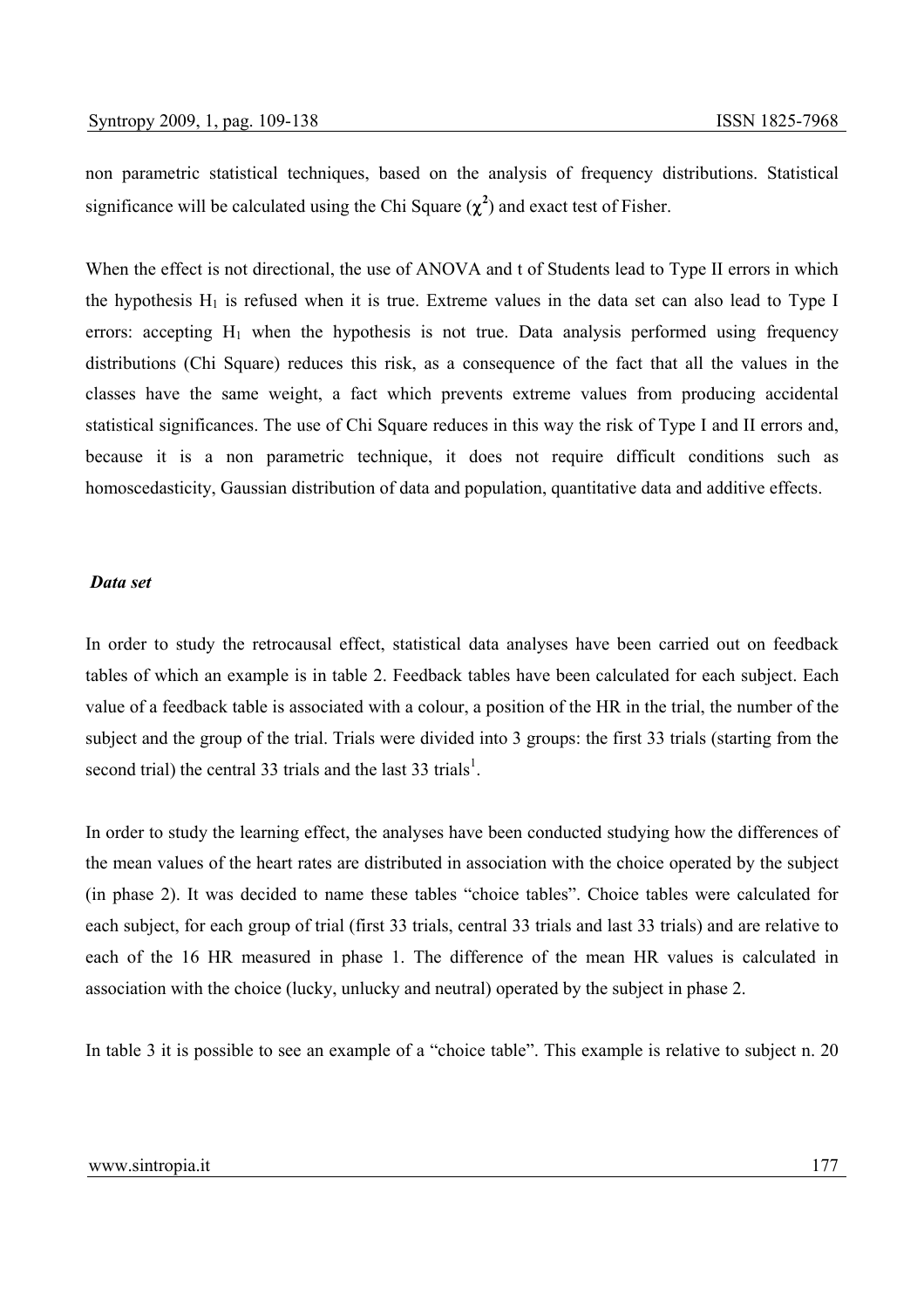and shows how differences in the mean values of HR increase when the first 33 trials are considered and when the last 33 trials are considered.

Looking at the choice tables of different subjects it is possible to note totally different configurations and it becomes clear that data is non additive.

|                | Differences in heart rate mean values measured in phase 1<br>in association with the choice operated by the subject in phase 2 |          |          |                |                               |          |          |  |  |
|----------------|--------------------------------------------------------------------------------------------------------------------------------|----------|----------|----------------|-------------------------------|----------|----------|--|--|
|                |                                                                                                                                |          |          |                |                               |          |          |  |  |
|                | Subject $20 -$ first 33 trials                                                                                                 |          |          |                | Subject $20 -$ last 33 trials |          |          |  |  |
| Choice:        | Neutral                                                                                                                        | Lucky    | Unlucky  | Choice:        | Neutral                       | Lucky    | Unlucky  |  |  |
| HR 1:          | $-1.857$                                                                                                                       | 1.597    | 0.800    | HR 1:          | $-0.202$                      | 3.143    | $-1.591$ |  |  |
| HR 2:          | $-1.790$                                                                                                                       | 1.472    | 0.845    | HR 2:          | 1.136                         | 2.507    | $-2.727$ |  |  |
| HR 3:          | $-1.070$                                                                                                                       | 0.722    | 0.675    | HR 3:          | 1.283                         | 2.300    | $-2.773$ |  |  |
| HR 4:          | $-0.412$                                                                                                                       | 0.167    | 0.380    | HR 4:          | 1.577                         | 2.121    | $-3.000$ |  |  |
| HR 5:          | $-0.055$                                                                                                                       | 0.181    | $-0.120$ | HR 5:          | 1.375                         | 1.729    | $-2.545$ |  |  |
| HR 6:          | 0.283                                                                                                                          | 0.306    | $-0.715$ | HR 6:          | 1.515                         | 0.907    | $-2.227$ |  |  |
| HR 7:          | 0.577                                                                                                                          | 0.056    | $-0.845$ | HR 7:          | 1.768                         | 0.414    | $-2.227$ |  |  |
| HR 8:          | 0.706                                                                                                                          | 0.194    | $-1.170$ | HR 8:          | 1.783                         | $-0.479$ | $-1.727$ |  |  |
| HR 9:          | 0.044                                                                                                                          | 1.139    | $-1.290$ | HR 9:          | 1.669                         | $-0.807$ | $-1.409$ |  |  |
| HR 10:         | $-0.673$                                                                                                                       | 1.194    | $-0.375$ | HR 10:         | 1.915                         | $-1.443$ | $-1.318$ |  |  |
| HR 11:         | $-1.033$                                                                                                                       | 0.958    | 0.370    | HR 11:         | 2.353                         | $-2.136$ | $-1.409$ |  |  |
| HR 12:         | $-0.912$                                                                                                                       | 0.500    | 0.700    | HR 12:         | 2.599                         | $-3.243$ | $-1.045$ |  |  |
| HR 13:         | $-0.790$                                                                                                                       | 0.042    | 1.030    | HR 13:         | 3.206                         | $-3.714$ | $-1.455$ |  |  |
| HR 14:         | $-0.614$                                                                                                                       | $-0.139$ | 0.985    | HR 14:         | 3.801                         | $-4.871$ | $-1.455$ |  |  |
| HR 15:         | $-0.070$                                                                                                                       | $-0.403$ | 0.530    | HR 15:         | 3.423                         | $-4.921$ | $-1.000$ |  |  |
| HR 16:         | 0.713                                                                                                                          | $-0.736$ | $-0.175$ | HR 16:         | 2.941                         | $-4.143$ | $-0.909$ |  |  |
| General total: | 5.244                                                                                                                          |          |          | General total: | 128.018                       |          |          |  |  |

*Tab. 3 – Example of a "choice table". Differences between mean values of heart rate (HR) values measured in phase 1 associated with the choice operated by the subject in phase 2. In this table the 16 HR lines indicate the 16 HR measured in phase 1. Each session is made of 100 trials, there are therefore 100 HR1, HR2, HR3,… measurements for each subject. It is therefore possible, for each subject to calculate the differences of the mean values according to the choice that the subject operates in phase 2: neutral, lucky and unlucky. Low values tell that no learning effect is observed, high values tell that an effect is observed. In this example the same subject is compared at the beginning of the experiment (first 33 trials) and at the end (last 33 trials).*

 $\frac{1}{1}$ <sup>1</sup> The first trial was removed from data analyses because it was conducted with the presence of the experimenter. Consequently, data analyses have been conducted on the remaining 99 trials: from the  $2<sup>nd</sup>$  to the 100<sup>th</sup> trial.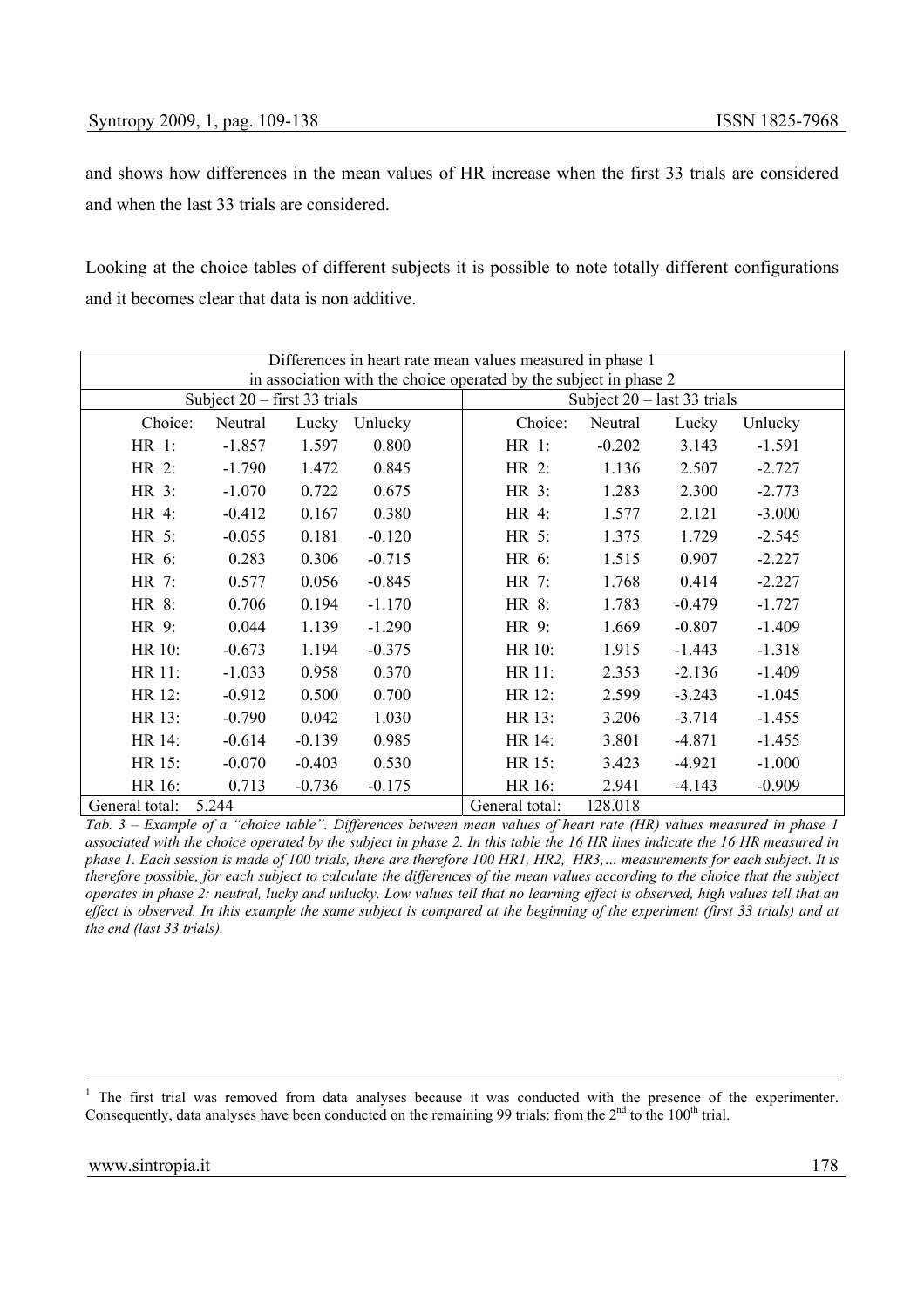#### *The retrocausal effect*

It is important to say that having divided the feedback tables in 3 groups (first 33 trials, central 33 trials and last 33 trials), the value 1.5 of the difference between mean values does not correspond anymore to the statistical significance of  $1\%$  (p<0.01), because mean values are calculated on too small a number of trials (33). For this reason it was not possible to use the "theoretical" value 1% as a value of expected frequencies for the calculation of the Chi Square. In order to have a value of expected frequencies it was decided, therefore, to obtained it in an "empirical" way, producing the analogous of feedback tables using *non correlated targets* (NCT): targets which are not correlated with the selection operated by the computer in phase 3. Experimenting with NCT it was decided to opt for NCT which were produced using loops in which, for example, the first target was blue, the second green, the third red and the fourth yellow and repeating this sequence for all the 100 trials. This choice was made according to the following considerations:

- The use of non correlated targets generated randomly (and not with a loop, as was done in this analysis), leads to frequency distributions which vary and which require that the experimenter makes a subjective choice among different possible distributions. The experimenter could, at this stage, orient the results choosing the distribution which is more convenient in order to obtain statistically significant results. This is avoided choosing a loop, which is not correlated, and which does not require the experimenter to operate a choice.
- The random selection of targets operated by the computer in phase 3 is not correlated (by definition) with the sequence of colours in phase 1. Consequently choosing the sequence of colours in phase 1 (as target colours) will not be correlated with the targets selected by the computer in phase 3 of the experiment, and would therefore be suitable for the calculation of expected frequencies.
- Using a loop each colour would be selected exactly 25% of the times, which is the percentage expected in the absence of an effect.
- As was discussed in chapter 5, the computer always uses the same random sequence (and for this reason it is named *pseudorandom*). In the experiments this sequence was turned into a random sequence interrogating the inner clock of the computer using unpredictable intervals thanks to the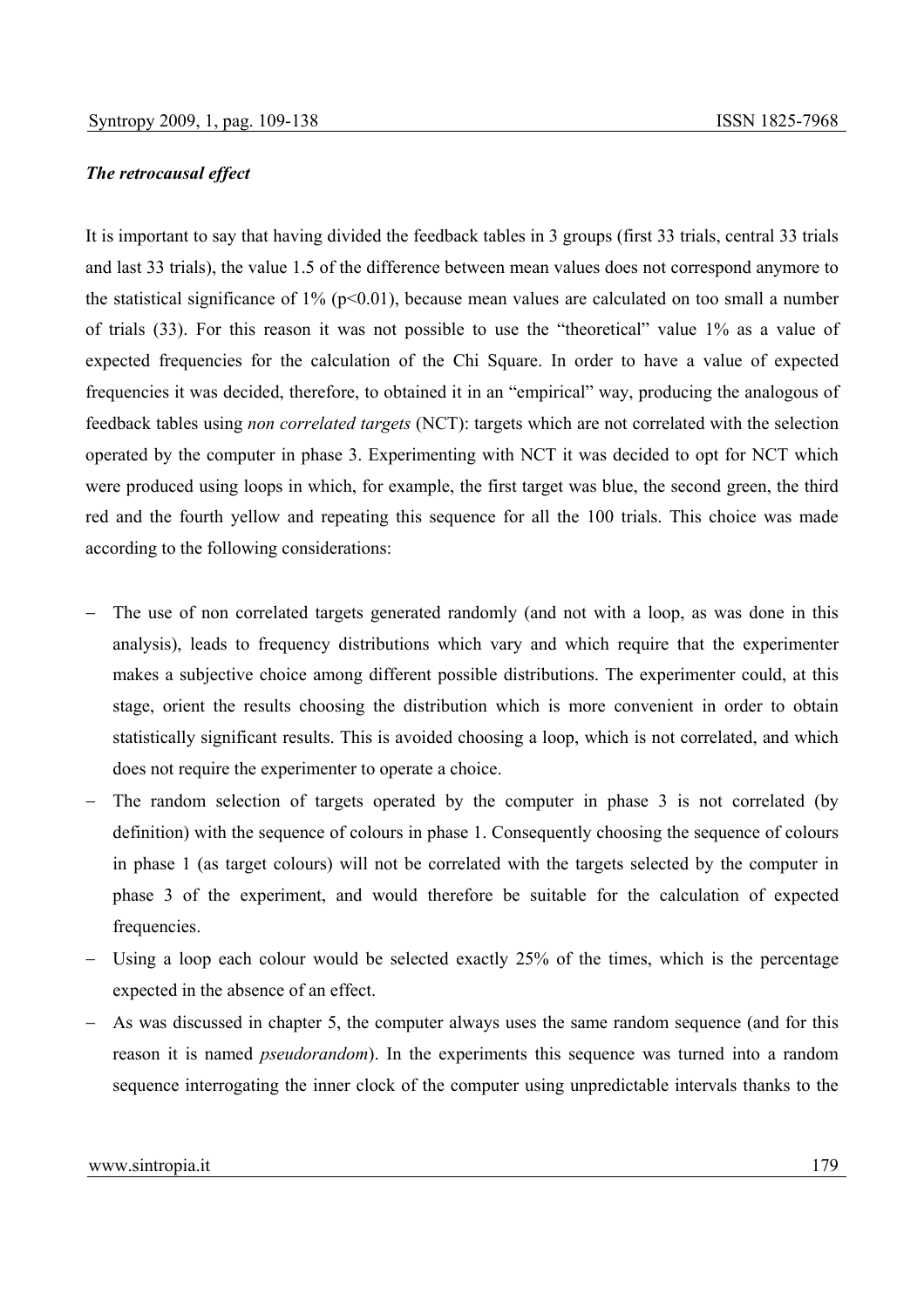reaction times of subjects in phase 2. As a consequence, using the random sequence of the computer in order to generate an uncorrelated sequence which was produced using the same random sequence, can result in a *bias* represented by a potential correlation (even though only theoretical) with the sequence produced by the computer during the execution of the experiment.

Using the loop of 4 colours, in order to generate NCT, table 4 is obtained.

| <b>Frequencies</b> | Differences of the mean values | <b>Total</b>         |                   |             |
|--------------------|--------------------------------|----------------------|-------------------|-------------|
|                    | Up to $-1.500$                 | $-1.499$ to $+1.499$ | $+1.500$ and over |             |
| <b>Observed</b>    | 1053(17.83%)                   | 3680 (63.89%)        | 1027(18.28%)      | 5760 (100%) |
| <b>Expected</b>    | 781 (13.56%)                   | 4225(73.35%)         | 754 (13.09%)      | 5760 (100%) |

*Tab. 4 – Observed and expected frequencies in the distribution of mean differences of HR, measured in phase 1 in association with the selection operated by the computer in phase 3 (see table 2). Chi Square = 263.86. Values of Chi Square (df 2) more than 13.81 correspond to p<0.001*



*Tab. 5 – Observed and expected frequencies in the distribution of mean differences of HR measurements in phase 1 in association with the choice of the computer operated in phase 3 (see table 2). Chi Square = 263.86 (p<0.001 from Chi Square values of 13.81 – gf 2)* 

Graph in table 5 shows the observed and expected frequencies of table 4. In the first group, on the left, differences up to -1.5 are associated with an observed frequency of 17.83% and expected frequency of 13.56%; in the central class (from -1.499 to +1.499) the observed frequency is 63.89% compared to an expected frequency of 73.35%; in the last class, on the right, the observed frequency is 18.28%, the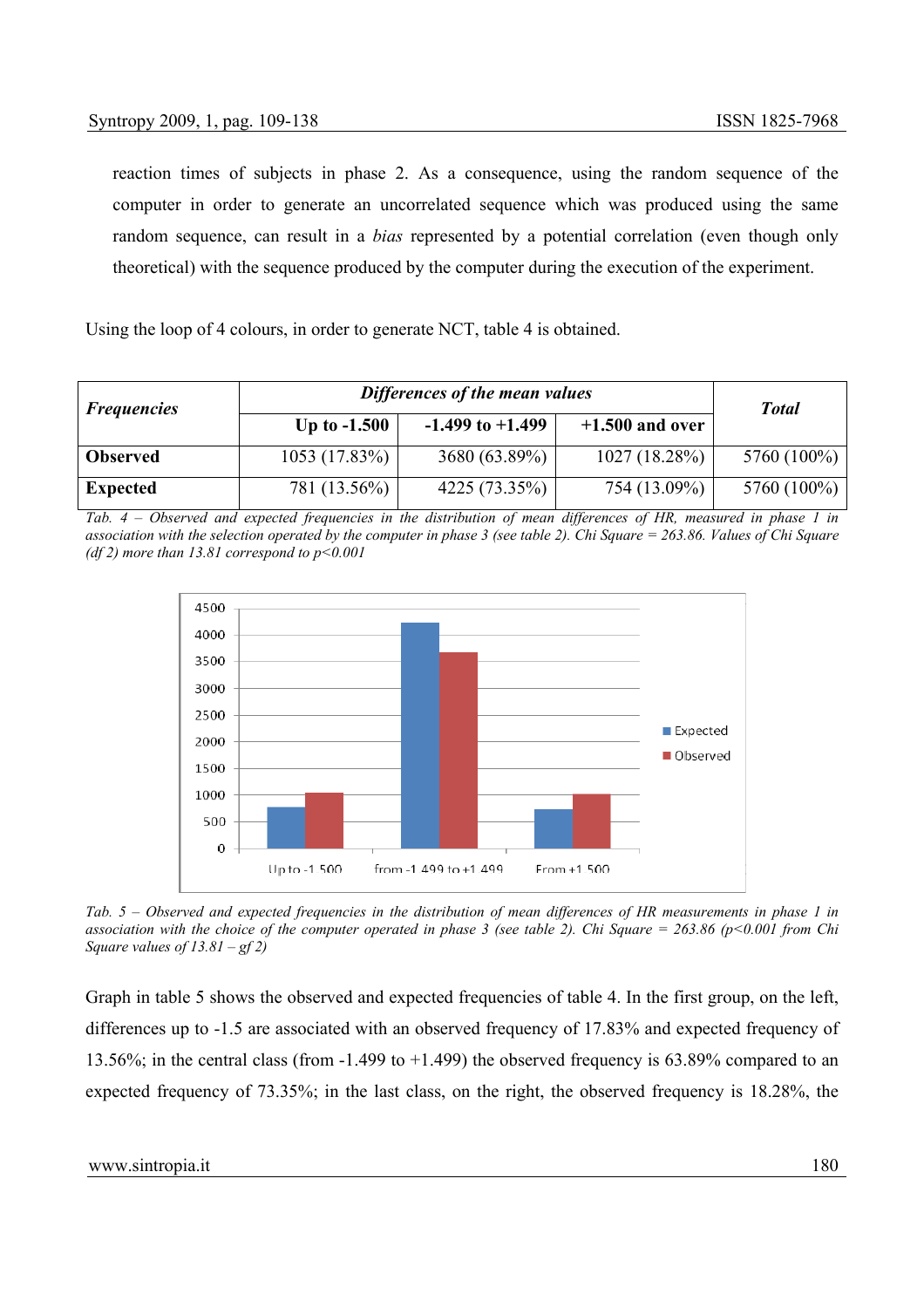expected frequency is 13.09%.

The difference between observed and expected frequencies is equal to a Chi Square of 263.86 which, compared to 13.81 for a statistical significance of  $p<0.001$ , results to be extremely significant. It was not possible to use the exact test of Fisher as this test can be applied only on 2x2 tables.

### *How the retrocausal effect is distributed on colours*

The fact that the retrocausal effect emerged on some colours and not others, and that it changed in a random way from one experiment to the other, was among the unexplained results of the previous experiments. In order to test the idea that all this confusion could be a consequence of the statistical techniques used in the first 3 experiments, in this last experiment the Chi Square technique is used. Chi Square shows the retrocausal effect on all the colours. The reason why on some colours the retrocausal effect was not observed is explained by the fact that in some colours (for example the yellow and red colour in the first experiment) the effect in the form of positive differences and the effect in the form of negative differences was balanced. Consequently, in a general analysis, opposite effects were simply cancelling each other out and annulling the result.

Table 6 allows to assess if the differences of the retrocausal effect among colours is statistically significant (compared to non correlated targets NCT) and if the effect is unbalanced. For example for the blue colour it is possible to observe 14% of differences over +1.5 compared to 13.09% expected according to the technique of the non correlated targets (NCT).

| <b>Differences</b>   |             | Colours     | <b>Total</b> |             |             |               |
|----------------------|-------------|-------------|--------------|-------------|-------------|---------------|
|                      | Blue        | Green       | Red          | Yellow      |             | <b>N.C.T.</b> |
| $From + 1.500$       | 14.0%       | 22.0%       | 19.6%        | 15.7%       | 17.8%       | 13.09%        |
| $-1.499$ to $+1.499$ | 60.7%       | 64.9%       | 64.6%        | 65.3%       | 63.9%       | 73.35%        |
| Up to $-1.500$       | 25.3%       | 13.1%       | 15.8%        | 19.0%       | 18.3%       | 13.56%        |
|                      | $100\%$     | 100%        | 100%         | $100\%$     | 100%        | 100.00%       |
|                      | $(n=1,440)$ | $(n=1,440)$ | $(n=1,440)$  | $(n=1,440)$ | $(n=5,760)$ |               |

*Tab. 6 – Distribution of the differences of HR mean values (phase 1) associated with the selection operated by the computer (phase 3).*

In table 7 the distribution of the blue colour is compared with the expected distribution (NCT). This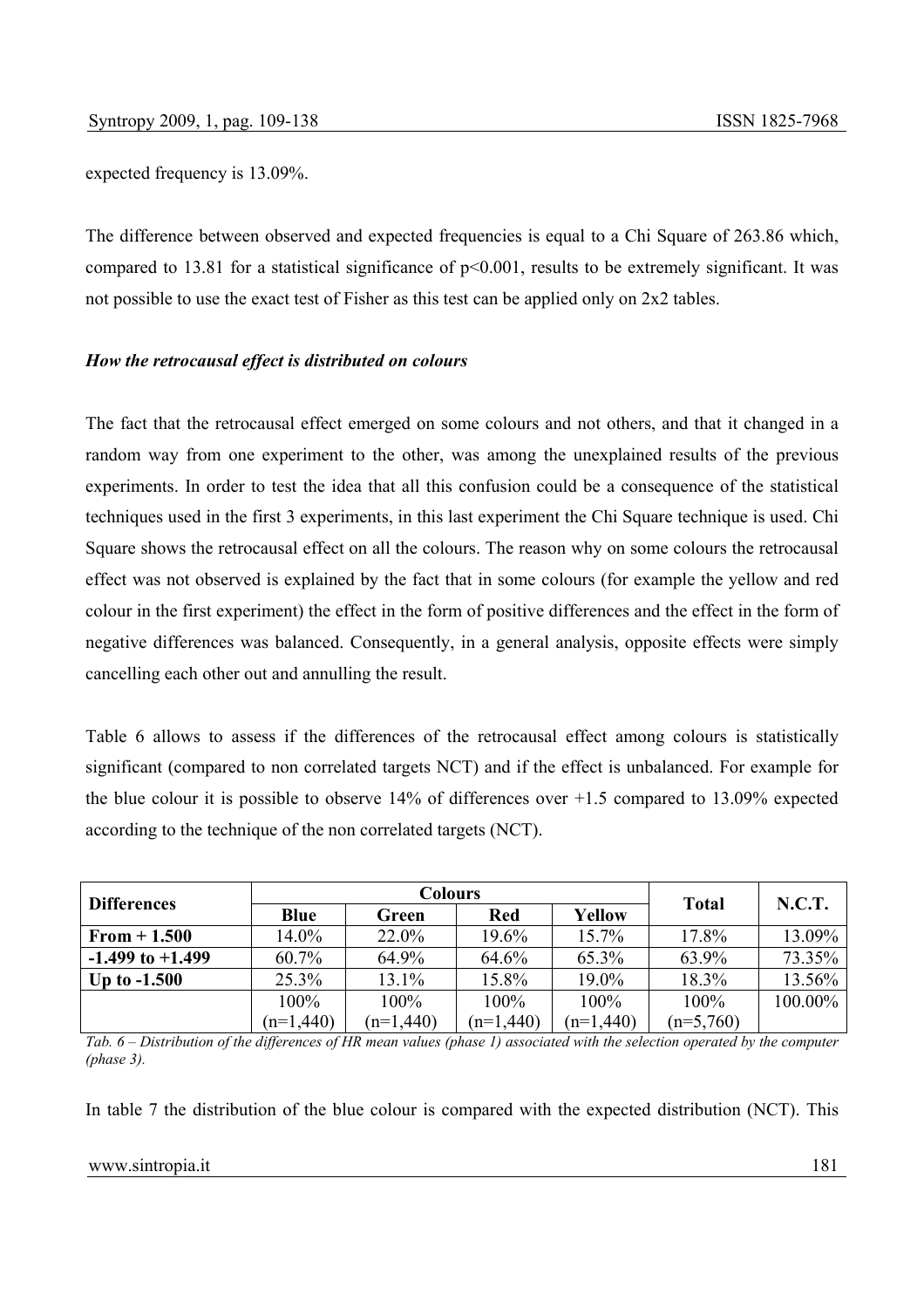table allows to calculate the retrocausal effect on the blue colour. The Chi Square value of table 7 is 176.41 equivalent to  $p \le 1/10^{27}$ , where  $/10^{27}$  indicates that before the number one 27 zeros need to be inserted. For tables with 2 degrees of freedom Chi Square values with a probability of 1/1000 start from 13.81.

|                    | Differences for the blue colour | <b>Total</b>                               |                                           |  |
|--------------------|---------------------------------|--------------------------------------------|-------------------------------------------|--|
| <b>Frequencies</b> | Up to $-1,500$                  | $\vert$ -1.499 to +1.499 From 1.500        |                                           |  |
| <b>Observed</b>    | $364(25.3\%)$                   |                                            | $874(60.7\%)$   202 (14.0%)   1440 (100%) |  |
| <b>Expected</b>    | $196(13.6\%)$                   | $1056(73.3\%)$   188 (13.1%)   1440 (100%) |                                           |  |

*Tab. 7 – Observed and expected frequencies in the distribution of differences in the HR means associated with the selection of the blue colour in phase 3 (see table 2). Chi Square value = 176.41. Values of Chi Square (df 2) over 13.81 correspond to p*<0.001. Chi Square of 176,41 is equivalent to an estimated value of  $p$ <1/10<sup>27</sup>, where  $/10^{27}$  indicates that before the number *one 27 zeros have to be inserted.*

On the green colour the retrocausal effect is associated with a Chi Square value of 102.7*.*

|                    | Differences for the green colour | <b>Total</b>                               |                                        |  |
|--------------------|----------------------------------|--------------------------------------------|----------------------------------------|--|
| <b>Frequencies</b> | Up to $-1,500$                   | $-1,499$ to $+1,499$ From 1.500            |                                        |  |
| <b>Observed</b>    | $188(13.1\%)$                    |                                            | 935 (64.9%)   317(22.0%)   1440 (100%) |  |
| <b>Expected</b>    | $196(13.6\%)$                    | $1056(73.3\%)$   188 (13.1%)   1440 (100%) |                                        |  |

*Tab. 8 – Observed and expected frequencies in the distribution of differences in the HR means associated with the selection of the green colour in phase 3 (see table 2). Chi Square value = 102.7. Values of Chi Square (df 2) over 13.81 correspond to p<0.001.*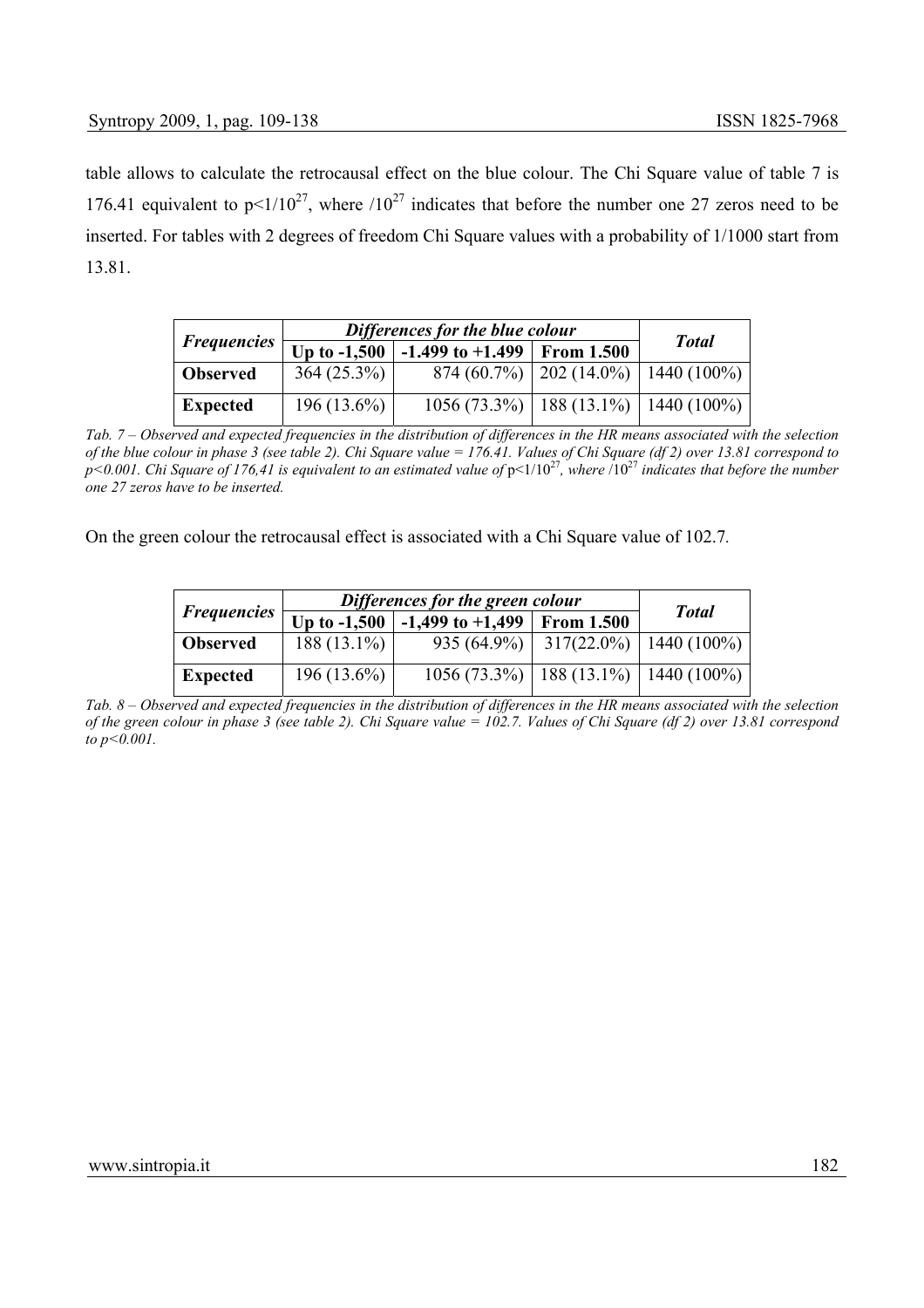

*Tab. 9 – Comparison of positive differences of HR and negative differences. Whilst on the blue colour the effect prevalently takes the form of an increase in HR, on the green colour it takes the form of a decrease in the HR. For red and yellow the effect is distributed in a balanced way between subjects who show an increase in HR and subjects who show a decrease in HR, becoming therefore invisible to the t of Student and ANOVA.* 

Table 9 shows that for the blue and green colours the retrocausal effect is unbalanced, in more subjects the HR decreases when the target is blue, in more subjects it increases when the target is green. This unbalanced distribution of the positive and negative side of the effect permits to see the effect when using t of Student and ANOVA, but in a less significant way than when using Chi Square. Comparing the data of the first experiment, the unbalanced effects on the blue and green colours are exactly opposite. In the case of the red and yellow colours, the negative side and positive side of the effect are balanced and become therefore invisible to t of Student and ANOVA as they cancel each other out. The prevalence of one side of the effect is totally accidental and this fact explains why the effect on colours showed in a random way in the first 3 experiments.

In table 10 and 11 the observed and expected frequencies are compared for the red and yellow colours and show retrocausal effects with Chi Square 60.82 for the red colour and 56.67 for the yellow colour. Statistical significance or 1/1000 starts from Chi Square values of 13.81.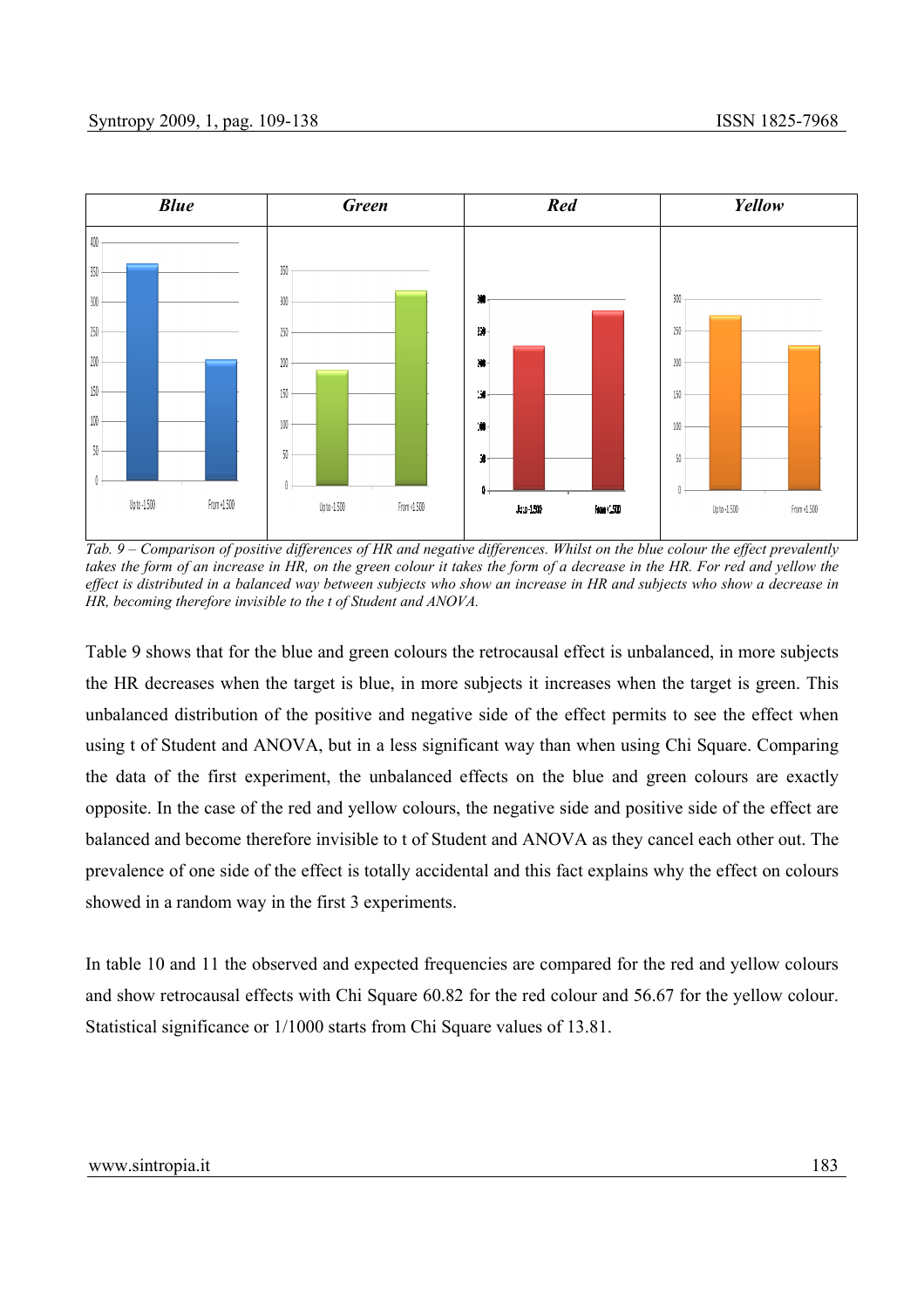|                    | Differences for the red colour | <b>Total</b>                         |  |                                            |  |
|--------------------|--------------------------------|--------------------------------------|--|--------------------------------------------|--|
| <b>Frequencies</b> | Up to $-1.500$                 | $\mid$ -1.499 to +1.499   From 1.500 |  |                                            |  |
| <b>Observed</b>    | $282(15.8\%)$                  |                                      |  | 931 (64.6%)   227(19.6%)   1440 (100%)     |  |
| <b>Expected</b>    | $196(13.6\%)$                  |                                      |  | $1056(73.3\%)$   188 (13.1%)   1440 (100%) |  |

*Tab. 10 – Observed and expected frequencies in the distribution of differences in the HR means associated with the selection of the red colour in phase 3 (see table 2). Chi Square value = 60.62. Values of Chi Square (df 2) over 13.81 correspond to p<0.001.*

|                           | Differences for the yellow colour | <b>Total</b>                               |  |                                         |
|---------------------------|-----------------------------------|--------------------------------------------|--|-----------------------------------------|
| <i><b>Frequencies</b></i> | Up to $-1.500$                    | $-1.499$ to $+1.499$ From 1.500            |  |                                         |
| <b>Observed</b>           | $274(19.0\%)$                     |                                            |  | 940 (65.3%)   226 (15.7%)   1440 (100%) |
| <b>Expected</b>           | $196(13.6\%)$                     | $1056(73.3\%)$   188 (13.1%)   1440 (100%) |  |                                         |

*Tab.* 11 – Observed and expected frequencies in the distribution of differences in the HR means associated with the *selection of the yellow colour in phase 3 (see table 2). Chi Square value = 56.67. Values of Chi Square (df 2) over 13.81 correspond to p<0.001.*

Going back to the general table (table 6) it is possible to read in the column relative to the blue colour that 25.3% of the differences happen as a negative effect, whereas for the green colour it is 13.1%, for the red colour 15.8% and for the yellow colour 18.3%. The non correlated target gives an expected value of 13.56%. In order to use Fisher's exact test the table is transformed in the 2x2 formats (example in table 12) where only one cell is compared with all the rest. For example, in table 12 the class "up to - 1.500" for the blue colour is compared with the rest of the data.

| <b>Differences</b> | Blue              | <b>Other colours</b> | <b>Total</b>       |
|--------------------|-------------------|----------------------|--------------------|
| Up to $-1.500$     | 364 (25.3%)       | 689 (15.9%)          | 1053 (18.3%)       |
| Other              | 1076 (74.7%)      | 3631 (84.1%)         | $7\%$<br>4707 (81) |
| <b>Total</b>       | $(100\%)$<br>1440 | $(100\%)$<br>4320    | 5760<br>$100\%$    |

*Tab. 12 – The negative mean differences of HR for the blue colour are compared with all the other data using this 2x2 table. The use of 2x2 tables allows the use of Fisher's exact test. For this table the Chi Square value is 62.91 and the exact probability calculated with Fisher's exact test is p=0,40/1014.* 

The difference between observed and expected frequencies for the blue colour corresponds to a Chi Square of 62.91 which, according to the exact test of Fisher is equal to a probability of  $p=0.4/10^{14}$ , that is to say a probability of error of  $p=0.000000000000004$ . It is important to note that in this way the statistical significance of the effect has been calculated without using the non correlate targets (NCT), but using only the total of the 2x2 tables. As it has already been said, this does not mean that the effect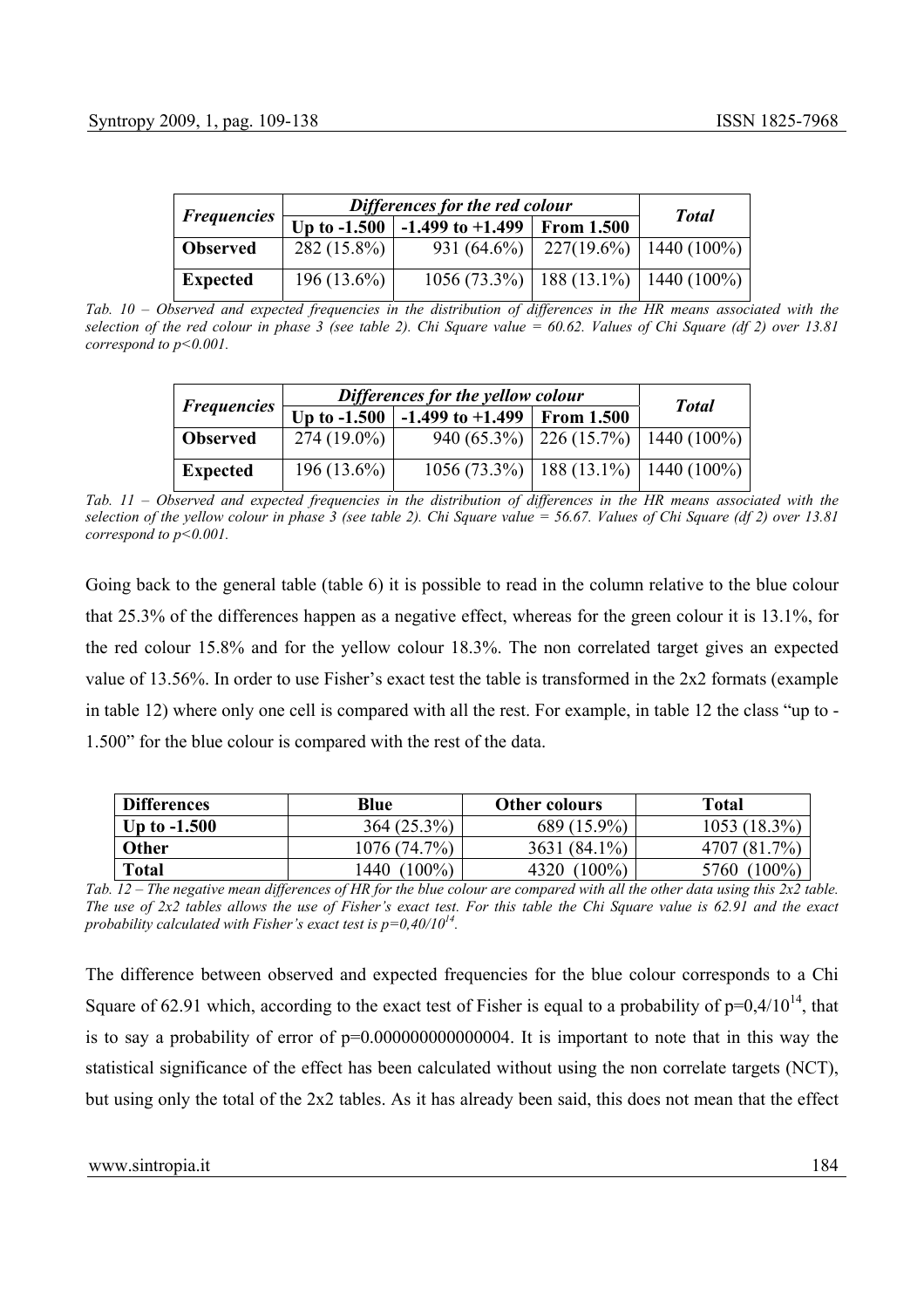is unbalanced on the blue, but it means that in the composition of the sample there was a greater number of subjects which presented the effect on the blue colour as a decrease in heart rate values when the blue was target. It was already noted that in the first experiment the effect emerged in the opposite direction.

When the effect is calculated using the non correlated target distributions the effect appears on all the colours and with strong values. For example, on the blue colour it appeared with  $p<1/10^{27}$ . Using the totals of the 2x2 table, in order to estimate the expected distributions, the Chi Square value diminishes to  $p=0.4/10^{14}$  as a consequence of the fact that only one side of the effect was considered. Using the technique of  $2x2$  tables the effect observed for the green colour is equal to  $p=0.00000055$ .

When using 2x2 tables Chi Square reaches 5% statistical significance with values of 3.84 or greater: 1% significance with values equal or greater than 6.64, and 1/1000 significance with values equal or greater than 10.83.

## *Learning effect*

According to the learning hypothesis, the choice of the subject is preceded by the activation of neurophysiological parameters of the autonomic nervous system (Damasio, 1994) such as skin conductance and heart rate frequencies. In this experiment it is expected to see the activation of the heart rate frequency in the last trials of the experiment, as a consequence of the fact that as this is a learning effect it requires a certain number of trials.

| <b>Differences</b>   |                | Colour chosen by the subject |             | <b>N.C.T.</b> |          |
|----------------------|----------------|------------------------------|-------------|---------------|----------|
|                      | <b>Neutral</b> | Lucky                        | Unlucky     | <b>Total</b>  |          |
| $From + 1.500$       | $14.0\%$       | 16.6%                        | 17.2%       | 16.0%         | $13.1\%$ |
| $-1,499$ to $+1,499$ | 73.5%          | 66.0%                        | 66.0%       | 68.5%         | 73.3%    |
| Up to $-1,500$       | 12.5%          | 17.4%                        | 16.8%       | 15.5%         | 13.6%    |
|                      | 100%           | 100%                         | 100%        | 100%          | 100.0%   |
|                      | $(n=1,440)$    | $(n=1,440)$                  | $(n=1,440)$ | $(n=4,320)$   |          |

*Tab. 13 – Distribution of HR differences (phase 1) in association with the colour chosen by the subject in phase 2. This table was calculate considering all the subjects and all the trials.*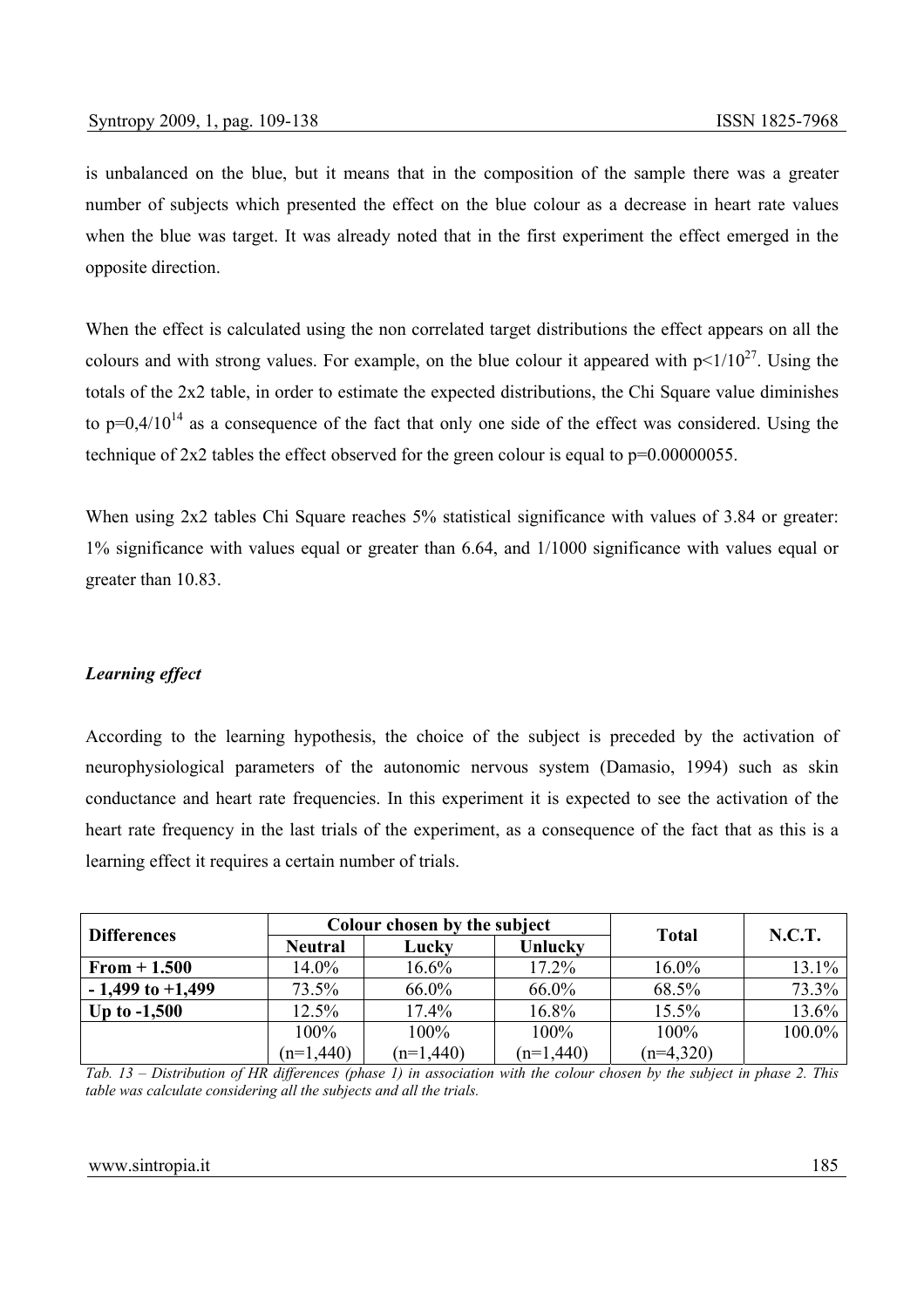In this section data analysis is performed on choice tables (see table 3), which are those tables which link differences observed in the heart rate means measured in phase 1 with the choice performed by the subject in phase 2.

Table 13 shows the distribution of the differences of the choice tables divided into neutral, lucky and unlucky colours. The class "from  $+1.5$ " indicates positive differences, whereas the class "up to  $-1.5$ " indicates negative differences, and the intermediate class indicates the absence of differences. Data is expressed in the form of column percentages.

Before the choice of neutral colours the observed frequencies coincide exactly with the expected ones (73.5% compared to 73.3 expected according to non correlated targets: NCT), whereas for the lucky and unlucky colours it is possible to observe a difference between observed frequencies and expected ones. This difference is associated with a Chi Square of 39.15 ( $p<1/10<sup>9</sup>$ ) which shows the existence of a learning effect.

The subject can choose among four colours of which two are perfectly random and are therefore named "neutral colours", one is lucky and one is unlucky. At the beginning of the experiment the participants are informed that the selection of colours is perfectly random. During the execution of the experiment the subject should learn, according to the hypothesis, the different probabilities of extraction and this would show in the form of a different activation of heart rate frequencies in phase 1 which precede the choice operated by the subject in phase 2.

| <b>Differences</b>       |             | Trial       | <b>Total</b> | N.C.T.      |          |
|--------------------------|-------------|-------------|--------------|-------------|----------|
| <i>(absolute values)</i> | $2 - 34$    | $35 - 67$   | 68-100       |             |          |
| <b>Up to 1.499</b>       | 69.4%       | 73.8%       | 62.3%        | 68.5%       | 73.3%    |
| <b>From 1,500</b>        | 30.6%       | 26.2%       | 37.7%        | 31.5%       | $26.7\%$ |
|                          | 100%        | 100%        | 100%         | 100%        | 100.0%   |
|                          | $(n=1,440)$ | $(n=1,440)$ | $(n=1,440)$  | $(n=4,320)$ |          |

*Tab. 14 – Distribution of mean differences of HR measured in phase 1 according to the choice operated by the subject in phase 2, divided for group of trials.*

The computer selects which are the lucky, unlucky and neutral colours at the beginning of the experiment, using a random procedure. No one during the execution of the experiment knows which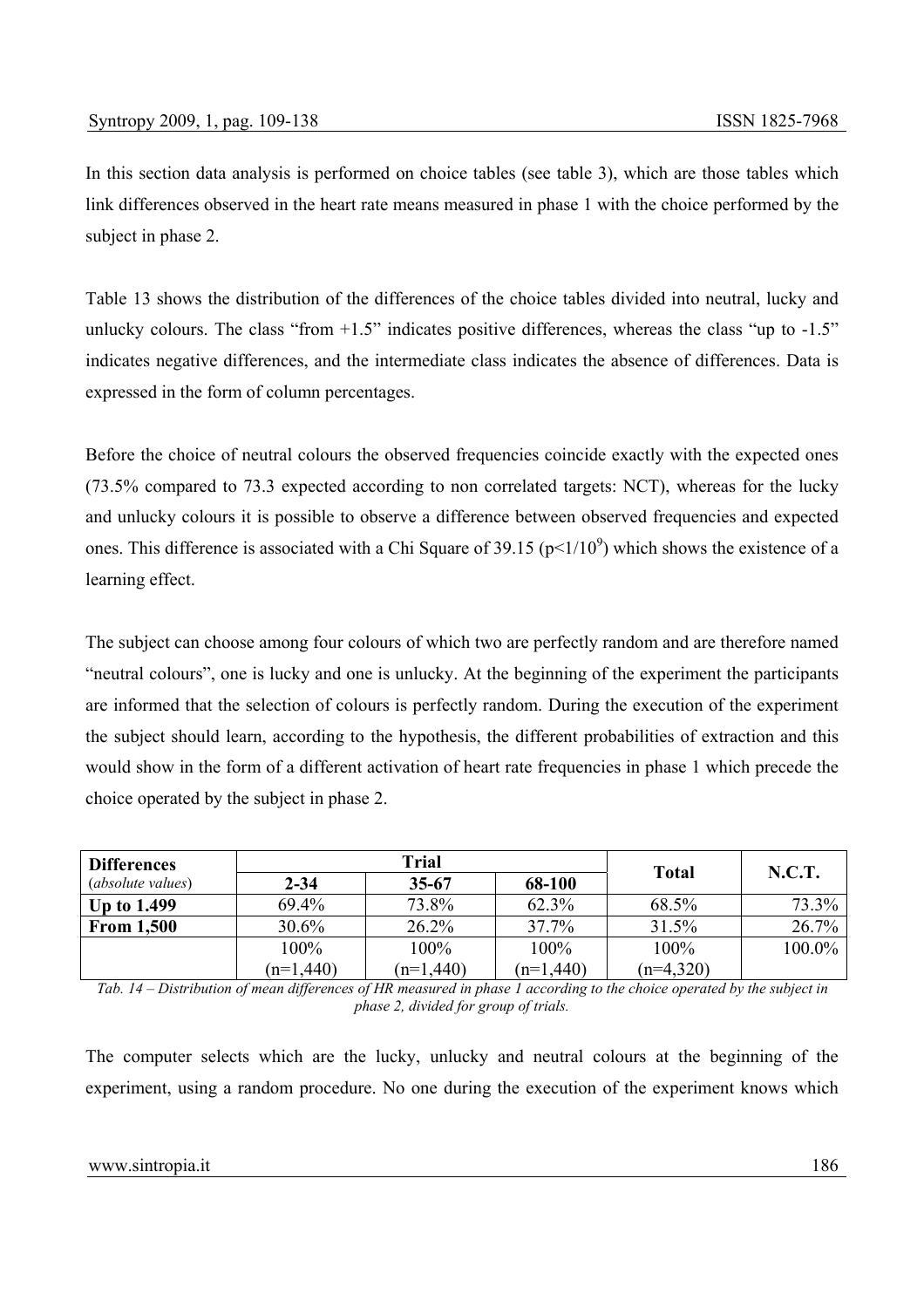are the lucky and unlucky colours, only at the end of the experiment this information is saved in the data file and can be known. The hypothesis is that the effect should increase while the experiment progresses and that it should be particularly strong in the last trials.

Table 14 shows that already in the first 33 trials (compared with the NTC distribution) Chi Square is 11,53, just over 1/1000 of statistical significance. In the middle 33 trials distribution coincides with the expected NTC distribution and therefore no effect is observed. In the last 33 trials the distribution differs significantly from the expected one. Chi Square is 89,77 which corresponds to  $p<1/10^{22}$ . These results show that especially in the last part of the experiment the learning effect results extremely significant.

The difference of HR over 1.5 are 30.6% in the first 33 trials, they drop down to 26.2% and go back up to 37.7% in the last trials. In the case of no effect the expected value is 26,7%. The effect can be seen using both the NCT criteria and the totals of the 2x2 table. In this last case the difference between observed and expected frequencies results in a Chi Square value of  $44.01$  (p $\leq 0.23/10^9$ , 1 df, p=0.00000000023). In other words, in whichever way the analysis is accomplished (using expected frequencies NCT or table totals) the effect shows in a very strong way in the last group of trials, as was expected by the hypothesis.

Table 15 is a copy of table 13, but it is relative only to the last 33 trials of the experiment. It is possible to observe that in this last table the effect before the lucky and unlucky colours increases. For example in the case of lucky colours HR was 17.4% in table 13 and in table 15 is 23.1%, whereas for the unlucky colour the increase of HR went from 17.2% to 24%.

| <b>Differences</b>   |                | Colour chosen by the subject |           |             | <b>N.C.T.</b> |
|----------------------|----------------|------------------------------|-----------|-------------|---------------|
|                      | <b>Neutral</b> | Lucky                        | Unlucky   |             |               |
| $From + 1.500$       | 15.8%          | 19.2%                        | 24.0%     | 19.6%       | $13.1\%$      |
| $-1.499$ to $+1.499$ | 68.4%          | 57.7%                        | 60.8%     | 62.3%       | 73.3%         |
| Up to $-1.500$       | 15.8%          | 23.1%                        | 15.2%     | 18.1%       | 13.6%         |
|                      | 100%           | 100%                         | 100%      | 100%        | 100,0%        |
|                      | $(n=480)$      | $(n=480)$                    | $(n=480)$ | $(n=1.440)$ |               |

*Tab. 15 – Distribution of the differences among mean HR values measured in phase 1 associated with the choice performed by the subject (phase 2). Table calculated on the last group of trials, for all the subjects.*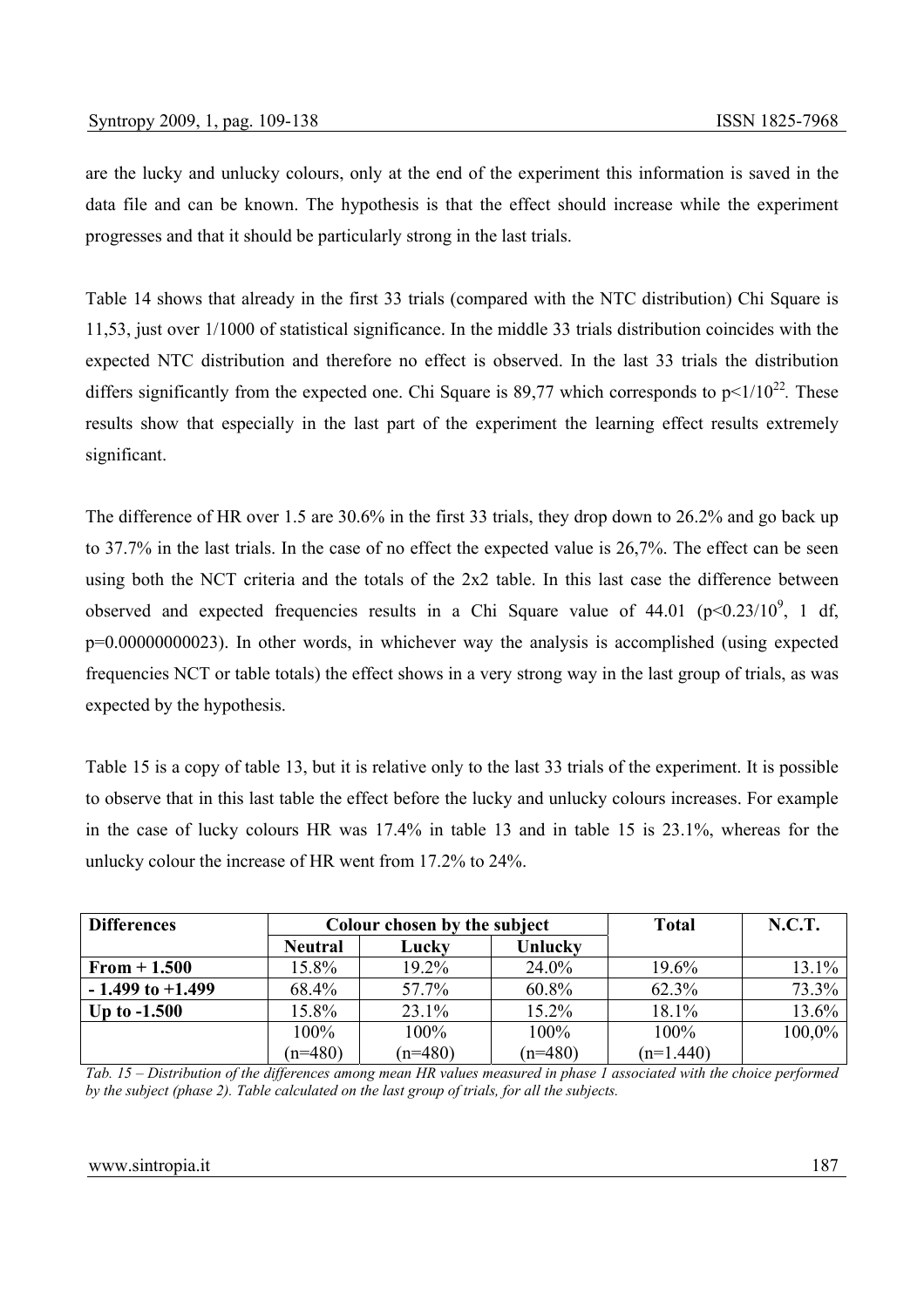Effects are unbalanced and HR before the choice of the lucky colour diminishes whereas before the choice of the unlucky colour it increases. This unbalanced effect is coherent with the effect which was observed by Damasio (1994).

It is important to note that the effect does not show in the same direction in all the subjects and it is therefore non additive.

### *Interaction between retrocausal and learning effects*

In this section data analysis is operated again on feedback tables, relative to the retrocausal effect. Table 16 is divided in group of trials: first 33 trials, central 33 trials, last 33 trials.

In the first 33 trials 59.6% of the differences were below the 1.5 cut-off point, compared to 63.9% expected according to the total of the table and 73.3% according to the NCT criteria. On the other side 40.4% were above the 1.5 cut off point compared to 36.1% expected according to the totals of the table and 26.7% using the NCT criteria. In the intermediate 33 trials the observed effect is 29.2% compared to 26.7 expected by NCT. In the last 33 trials the effect is 38.8% compared to 26.7% expected according to NCT.

| <b>Differences</b>       | Trial       |             |             |              |        |
|--------------------------|-------------|-------------|-------------|--------------|--------|
| <i>(absolute values)</i> | $2 - 34$    | 35-67       | 68-100      | <b>Total</b> | N.C.T. |
| <b>Up to 1.499</b>       | 59.6%       | 70.8%       | 61.2%       | 63.9%        | 73,3%  |
| <b>From 1.500</b>        | $40.4\%$    | 29.2%       | 38.8%       | 36.1%        | 26,7%  |
|                          | 100%        | 100%        | 100%        | 100%         | 100,0% |
|                          | $(n=1,920)$ | $(n=1,920)$ | $(n=1,920)$ | $(n=5,760)$  |        |

*Tab. 16 – Distribution of mean value HR differences in phase 1 associated with the target selected by the computer in phase 3 .*

The effect results to be strong and significant in the first 33 trials and in the last 33 trials. It is interesting to note that the effect shows in the first 33 trials, as was expected by the retrocausal hypothesis. The effect can be assessed both with the NCT criteria and the totals of the tables. Using this last criteria, which results to be the most conservative one, in the first 33 trials Chi Square values is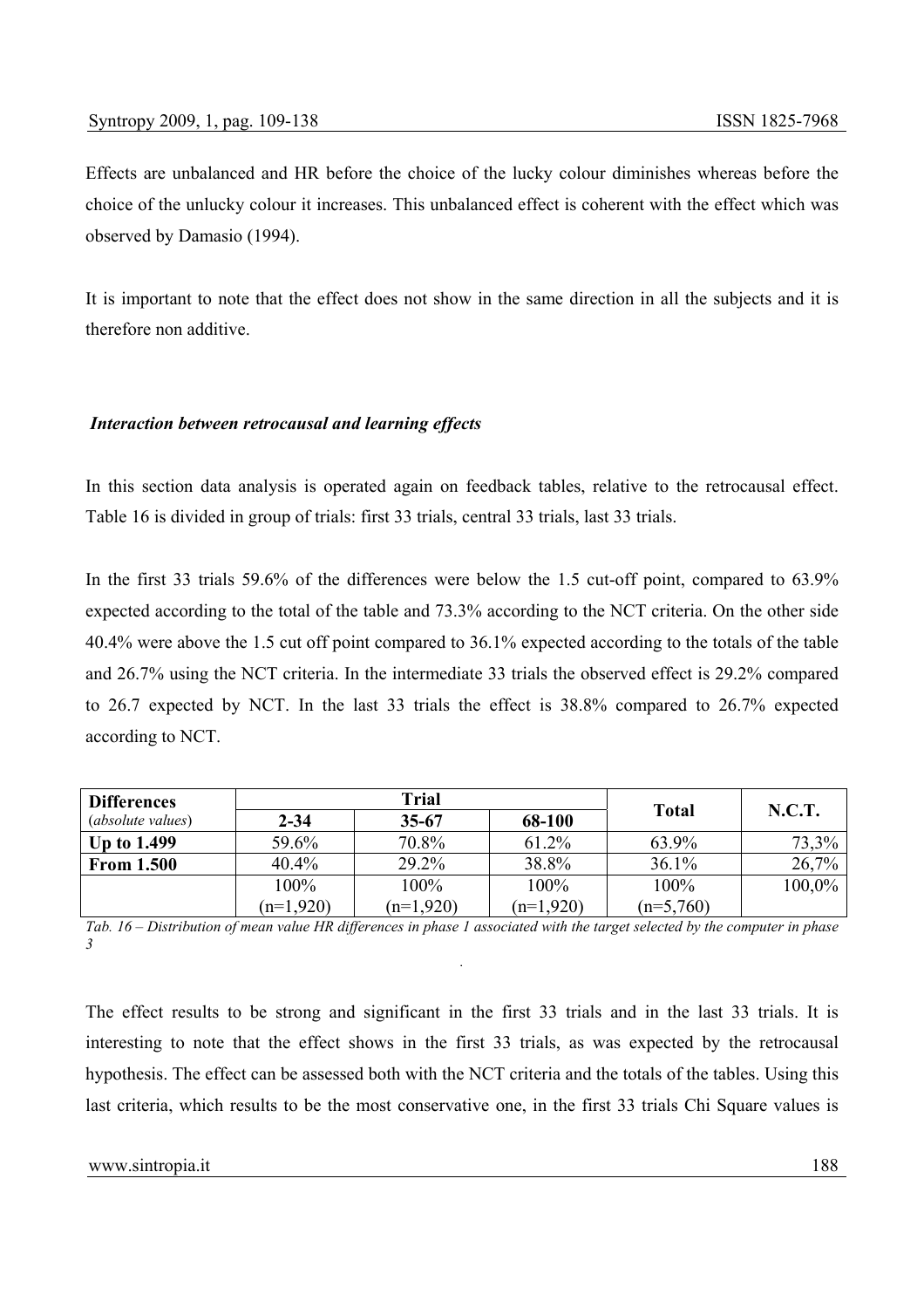53.55 ( $p<0.76/10^{13}$ , 1 df,  $p=0.000000000000076$ ). In the middle trials the retrocausal effect practically disappears (according to NCT), but in the last 33 trials it turns out again to be strongly significant with a Chi Square of a 39.31 ( $p=0.95/10^{10}$ , 1 df,  $p=0.000000000095$ ).



In the table relative to the retrocausal effect it is possible to see a strong effect in the first 33 trials, while in the table relative to the learning effect it is possible to see a limited effect, just statistically significant. Then, in the middle trials the effect disappears both in the case of the learning and retrocausal effect. At the end of the experiment, in the last 33 trials, the effect again becomes strongly significant both in the case of retrocausal effect and learning

*Tab. 17 – Interaction between retrocausal and learning effect. Statistical significance of 1% starts at frequency values of 29%* 

effect (as can be seen in table 17). The increase in the last 33 trials coincides with  $p=0.95/10^{10}$  for the retrocausal effect and  $p \leq 1/10^{22}$  for the learning effect.

This trend suggests that in the first 33 trials the retrocausal effect is strong and the learning effect starts emerging. Conflicting together both effects become incoherent and loose their statistical significance in the middle 33 trials. The decrease of the retrocausal effect in the central part of the experiment had not been observed in the other experiments and can, therefore, be attributed to the new element which has been introduced, which is the learning effect. In the last 33 trials a strong rise in both the effects is observed. This trend suggests an interaction between the learning and retrocausal effect which probably leads to the loss of the effect in the central part of the experiment.

Table 18 is relative to the effects shown by the subject with the highest values of general difference (see table 2). In this example the retrocausal effect is extremely strong from the beginning of the experiment (73% compared to 26% expected), but it drastically drops down in the central part of the experiment and then climbs back up again.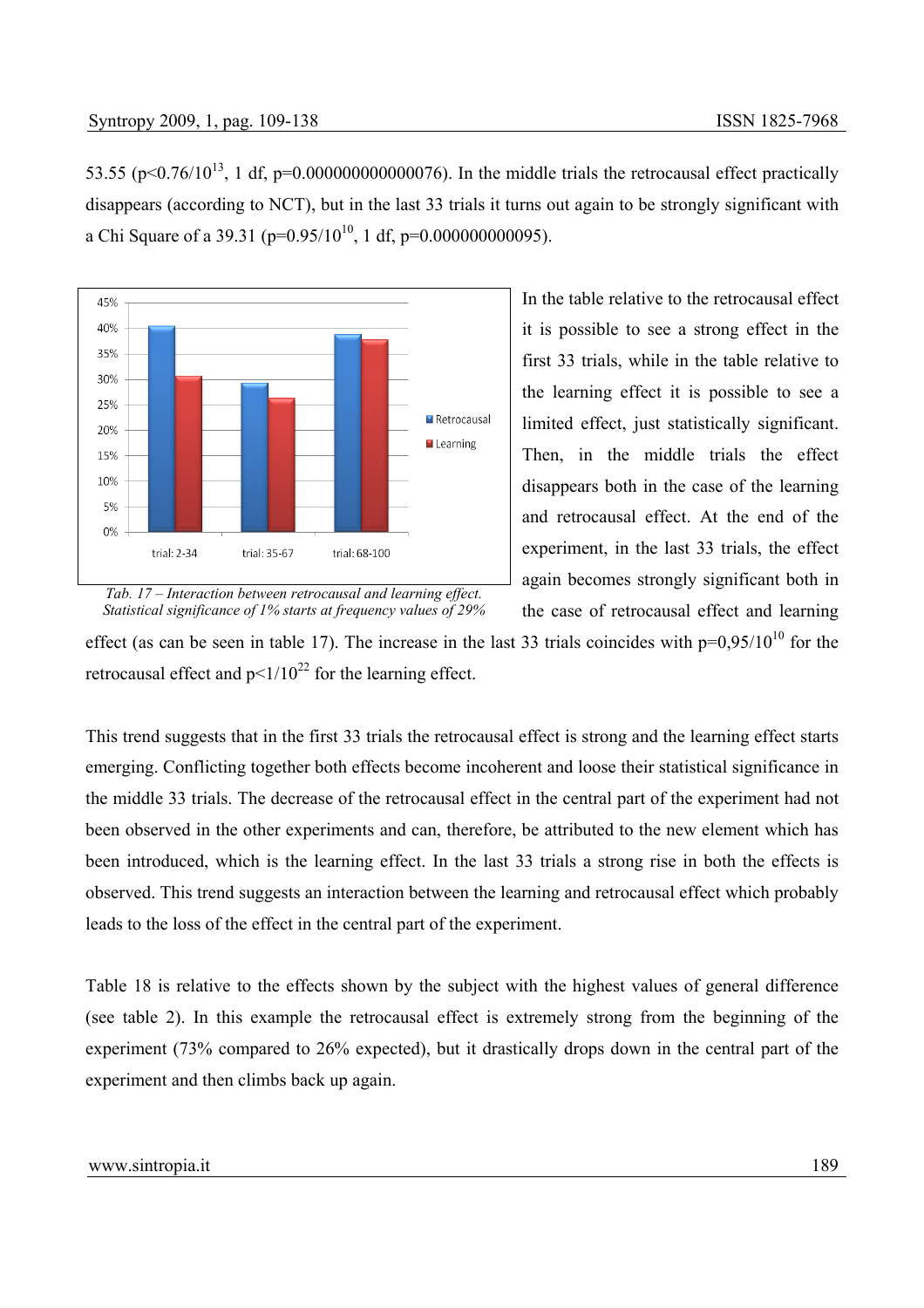| <b>Differences</b>       | Trial    |           |          |              |        |
|--------------------------|----------|-----------|----------|--------------|--------|
| <i>(absolute values)</i> | $2 - 34$ | $35 - 67$ | 68-100   | <b>Total</b> | N.C.T. |
| Up to $1.499$            | 26.6%    | 67.2%     | 29.7%    | 44.0%        | 73.3%  |
| <b>From 1.500</b>        | 73.4%    | 32.8%     | 70.3%    | 56.0%        | 26.7%  |
|                          | 100%     | 100%      | 100%     | 100%         | 100.0% |
|                          | $(n=64)$ | $(n=64)$  | $(n=64)$ | $(n=192)$    |        |

*Tab. 17 – Distribution of mean differences of HR measured in phase 1 in association with the target chosen by the computer in phase 3, divided by trials. This table considers only the data of the subject with the highest general total (see table 2).* 

The learning effect which is observed in the form of HR differences is not translated into an improvement in the guesses of the subject. When the subject discovers the existence of a lucky colour he/she could start choosing always this colour, increasing in this way the guesses from 25% (random) to 35% of the lucky colour. This increase was not observed, on the contrary in the first 33 trial the target was guessed correctly 24.75% times, in the middle trials 24.65% and in the last trials 25.47%. This slight increase is not statistically significant and it is therefore possible to assimilate it in the other values. It is therefore possible to state that in all the 3 parts in which the data analysis of the experiment has been divided subjects guessed randomly: 25% of the times. This data shows that even if the learning effect is clearly and strongly seen in HR differences, it is not translated in a behavioural or cognitive form.

### *Summary of the results*

Statistical analysis in this chapter is quite detailed, for this reason results are here described immediately together with the conclusions.

Statistical data analysis shows:

- 1. A strong retrocausal effect on the blue colour  $p \le 1/10^{27}$ , green colour  $p \le 1/10^{12}$ , red colour  $p \le 1/10^{13}$ and yellow colour  $p \leq 1/10^{11}$ .
- 2. An unbalanced retrocausal effect on the colour blue (p=0.0000000000000040) and green  $(p=0.00000055)$ .
- 3. From the first 33 trials, the retrocausal effect was observed, as expected by the hypothesis.